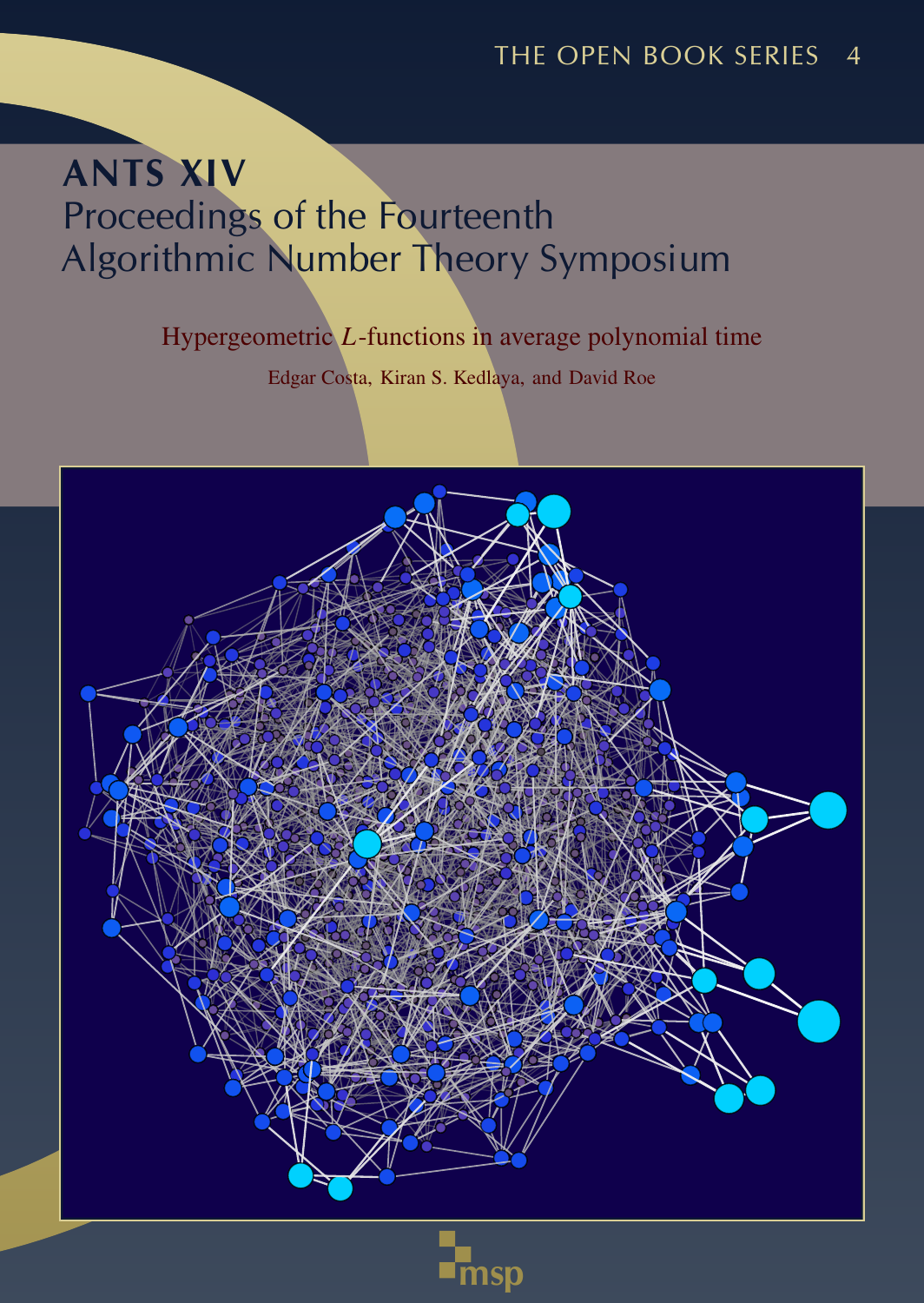

## <span id="page-1-0"></span>Hypergeometric *L*-functions in average polynomial time

Edgar Costa, Kiran S. Kedlaya, and David Roe

We describe an algorithm for computing, for all primes  $p \leq X$ , the mod-*p* reduction of the trace of Frobenius at *p* of a fixed hypergeometric motive in time quasilinear in *X*. This combines the Beukers– Cohen–Mellit trace formula with average polynomial time techniques of Harvey et al.

#### 1. Introduction

In the past, computation of arithmetic *L*-functions has largely been limited to familiar classes of lowdimensional geometric objects, such as hyperelliptic curves or K3 surfaces [\[CHK19\]](#page-16-0). Recently, it has emerged that families of motives whose associated (Picard–Fuchs) differential equation is a hypergeometric equation also have *L*-functions which can be computed at large scale. Such motives provide accessible examples of arithmetic *L*-functions with diverse configurations of Hodge numbers, some of which arise in heretofore unanticipated applications. For example, certain hypergeometric motives appear among families of Calabi–Yau threefolds, where they give rise to arithmetic manifestations of mirror symmetry (as in  $[DKS^+18]$  $[DKS^+18]$ ).

Using finite hypergeometric sums in the manner of Greene [\[Gre87\]](#page-16-2), Katz [\[Kat90\]](#page-16-3), and especially McCarthy [\[McC13\]](#page-17-0), an explicit formula for the *L*-function of a hypergeometric motive was given by Beukers, Cohen and Mellit [\[BCM15\]](#page-15-0). It was then modified by Cohen and Rodriguez Villegas, using the Gross–Koblitz formula [\[GK79\]](#page-16-4) to replace classical Gauss sums with the Morita *p*-adic gamma function. That work is unpublished, but is documented in the manuscript [\[Wat15\]](#page-17-1); the resulting formula appears in [\[Coh15,](#page-16-5) §8] and [\[FKS16,](#page-16-6) §7.1]; it is implemented in PARI/GP [\[PAR19\]](#page-17-2), Magma [\[Magma\]](#page-16-7), and SageMath [\[SageMath\]](#page-17-3); and it is being used to tabulate hypergeometric *L*-functions in the *L*-functions and modular forms database [\[LMFDB\]](#page-16-8). (For an alternative approach using the *p*-adic Frobenius structure on a hypergeometric equation, see [\[Ked19\]](#page-16-9).)

The purpose of this paper is to describe a preliminary adaptation of *average polynomial time* techniques for computation of *L*-functions to the setting of hypergeometric motives. Such techniques, based on

*Keywords*: hypergeometric L-functions, average polynomial time.

Costa and Roe were supported by the Simons Collaboration on Arithmetic Geometry, Number Theory, and Computation via Simons Foundation grant 550033. Kedlaya was supported by NSF (DMS-1802161) and UCSD (Warschawski Professorship). *MSC2010*: primary 11Y16, 33C20; secondary 11G09, 11M38, 11T24.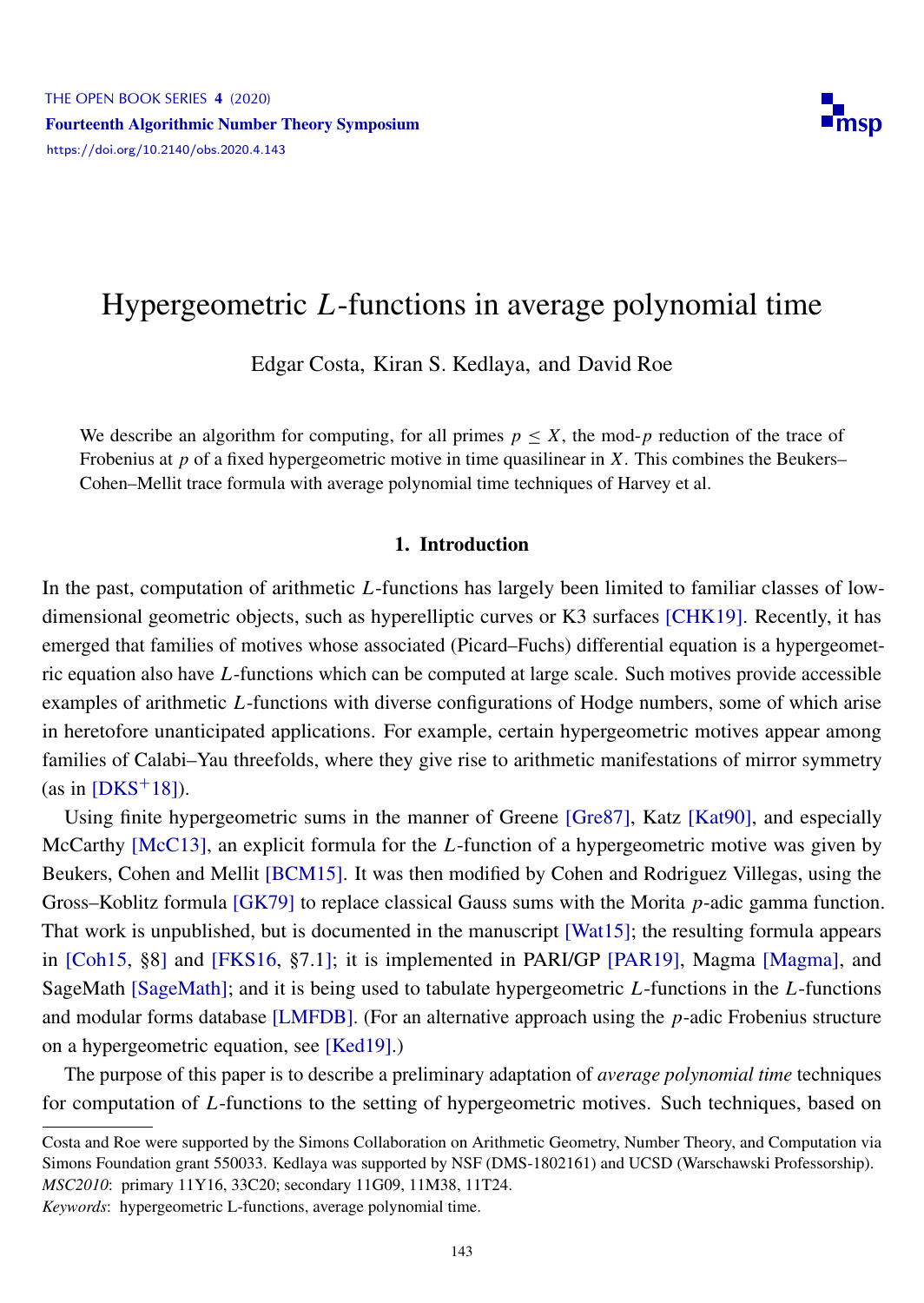*accumulating remainder trees*, were introduced by Costa, Gerbicz and Harvey [\[CGH14\]](#page-16-10) for the problem of finding Wilson primes; adapted to computing *L*-functions by Harvey [\[Har14;](#page-16-11) [Har15\]](#page-16-12); and further elaborated (and made practical in particular cases) by Harvey and Sutherland [\[HS14;](#page-16-13) [HS16\]](#page-16-14) and Harvey, Massierer and Sutherland [\[HMS16\]](#page-16-15).

To simplify matters, we consider here only a limited form of the problem: given a hypergeometric motive over  $\mathbb Q$  and a bound *X*, for each prime  $p \leq X$ , we compute the reduction modulo p of the trace of Frobenius at *p* in time quasilinear in *X*. This eliminates some technical issues that would arise when computing the mod- $p^e$  reduction for  $e > 1$ , such as the computation of multiplicative lifts and evaluation of the Morita *p*-adic gamma function in average polynomial time. Modulo *p*, the trace formula at *p* for a parameter value *t* is a polynomial in *t* of degree *O*(*p*) whose coefficients are essentially ratios of Pochhammer symbols. Computing the Pochhammer symbols themselves in average polynomial time is a straightforward adaptation of the corresponding computation for factorials done in [\[CGH14\]](#page-16-10); this approach can then be modified to include the polynomial evaluation.

At the end of the paper, we discuss the prospects of lifting our present restrictions of working modulo *p* (rather than a higher power) and of computing only the trace of the *p*-power Frobenius (rather than a higher power). Eliminating both restrictions would yield an average polynomial time algorithm for computing arbitrary hypergeometric *L*-series. However, the restricted computation described here is already of significant value for hypergeometric motives of weight 1, for which the trace of the *p*power Frobenius is determined uniquely by its reduction modulo *p* (except when *p* is very small). Since the formula for the trace of the *q*-power Frobenius involves a summation over *q* − 1 terms, our method reduces the complexity of computing the first *X* terms of the *L*-series from  $X^2$  to  $X^{3/2}$  (see [Theorem 2.29\)](#page-6-0).

We end this introduction by asking (as in [\[Ked19\]](#page-16-9)) whether a similar trace formula exists for *Ahypergeometric systems* in the sense of Gelfand, Kapranov and Zelevinsky [\[GKZ08\]](#page-16-16). Such a formula might unlock even more classes of previously inaccessible *L*-functions.

#### 2. Background

**2A.** *The p-adic*  $\Gamma$  *function.* For a detailed development of the following material, we recommend [\[Rob00,](#page-17-4) §7.1] and [\[RV07,](#page-17-5) §6.2].

**Definition 2.1.** The (Morita) *p*-adic gamma function is the unique continuous function  $\Gamma_p : \mathbb{Z}_p \to \mathbb{Z}_p^{\times}$ which satisfies

$$
\Gamma_p(n+1) = (-1)^{n+1} \prod_{\substack{i=1 \ (i,p)=1}}^n i = (-1)^{n+1} \frac{\Gamma(n+1)}{p^{\lfloor n/p \rfloor} \Gamma(\lfloor n/p \rfloor + 1)}
$$
(2.2)

for all  $n \in \mathbb{Z}_{\geq 0}$ . For  $p \geq 3$ , it is Lipschitz continuous with  $C = 1$ ; i.e.,

<span id="page-2-0"></span>
$$
|\Gamma_p(x) - \Gamma_p(y)|_p \le |x - y|_p. \tag{2.3}
$$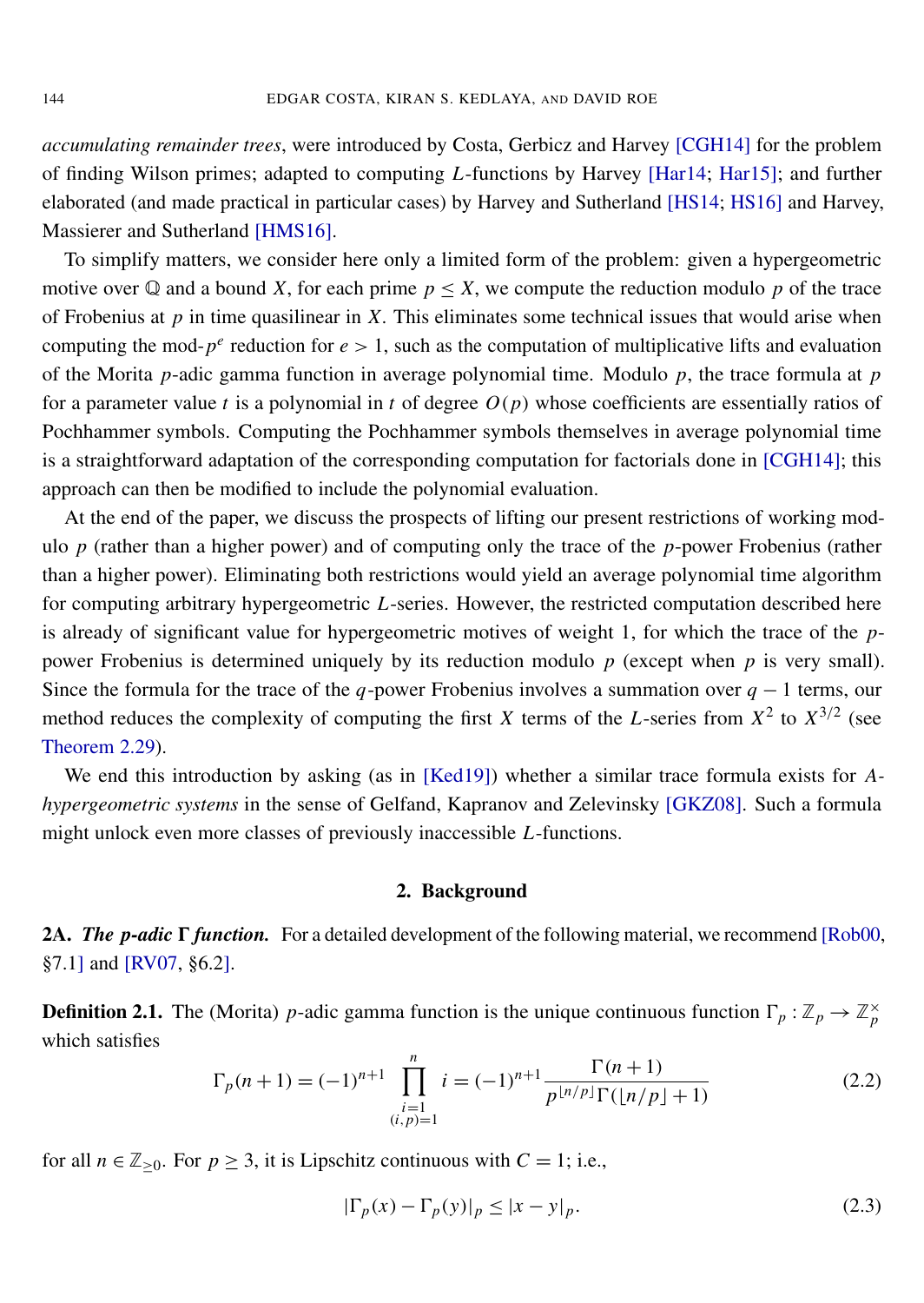There is also a functional equation analogous to the one for the complex  $\Gamma$  function:

$$
\Gamma_p(x+1) = \omega(x)\Gamma_p(x), \qquad \omega(x) := \begin{cases} -x & \text{if } x \in \mathbb{Z}_p^{\times} \\ -1 & \text{if } x \in p\mathbb{Z}_p. \end{cases}
$$
 (2.4)

Remark 2.5. It was originally observed by Dwork (writing pseudonymously in [\[Boy80\]](#page-16-17), as corroborated in [\[KT99\]](#page-16-18); see [\[RV07,](#page-17-5) §6.2] for the formulation given here) that  $\Gamma_p$  admits an easily computable Mahler expansion on any mod-*p* residue disc:

<span id="page-3-2"></span>
$$
\Gamma_p(-a+px) = \sum_{k\geq 0} p^k c_{a+kp}(x)_k,
$$
\n(2.6)

where  $(x)_k := x(x+1)\cdots(x+k-1)$  is the usual Pochhammer symbol, and  $c_n$  is defined by the recursion

$$
nc_n = c_{n-1} + c_{n-p}, \qquad c_0 = 1, c_n = 0 \text{ for } n < 0. \tag{2.7}
$$

Thus, one may compute  $\Gamma_p(x)$  modulo  $p^f$  using  $O(pf)$  ring operations.

2B. *Hypergeometric motives and their L-functions.* While the following discussion is needed to put our work in context, the reader is encouraged to skip ahead to [\(2.22\),](#page-5-0) as the essential content of the paper is the computation of that formula.

**Definition 2.8.** A *hypergeometric datum* is a pair of disjoint tuples  $\alpha = (\alpha_1, \dots, \alpha_r)$  and  $\beta = (\beta_1, \dots, \beta_r)$ valued in Q ∩ [0, 1) which are *Galois-stable* (or *balanced*): any two reduced fractions with the same denominator occur with the same multiplicity.

<span id="page-3-1"></span>Remark 2.9. There are several equivalent ways to specify a hypergeometric datum. One is to specify two tuples *A* and *B* for which the identity

$$
\prod_{j=1}^r \frac{x - e^{2\pi i \alpha_j}}{x - e^{2\pi i \beta_j}} = \frac{\prod_{a \in A} \Phi_a(x)}{\prod_{b \in B} \Phi_b(x)}
$$

holds in  $\mathbb{C}(x)$ , where  $\Phi_n(x)$  denotes the *n*-th cyclotomic polynomial.

**Definition 2.10.** The *zigzag function*  $Z_{\alpha,\beta}$  : [0, 1]  $\rightarrow \mathbb{Z}$  associated to a hypergeometric datum  $(\alpha, \beta)$  is defined by

<span id="page-3-3"></span>
$$
Z_{\alpha,\beta}(x) := #\{j : \alpha_j \le x\} - #\{j : \beta_j \le x\}.
$$

<span id="page-3-0"></span>Notation 2.11. We denote by  $M^{\alpha,\beta}$  the putative (see [Remark 2.17\)](#page-4-0) hypergeometric family over  $\mathbb{P}^1$  associated to the hypergeometric datum  $(\alpha, \beta)$ . Its expected properties are as follows:

- It is a pure motive of degree r with base field  $\mathbb{Q}(t)$  and coefficient field  $\mathbb{Q}$ .
- Its Hodge realization is the one constructed by Fedorov in [\[Fed18\]](#page-16-19). This means that as per [\[Fed18,](#page-16-19) Theorem 2], its minimal motivic weight is

$$
w = \max\{Z_{\alpha,\beta}(x) : x \in [0,1]\} - \min\{Z_{\alpha,\beta}(x) : x \in [0,1]\} - 1
$$
  
= 
$$
\max\{Z_{\alpha,\beta}(x) : x \in \alpha\} - \min\{Z_{\alpha,\beta}(x) : x \in \beta\} - 1
$$
 (2.12)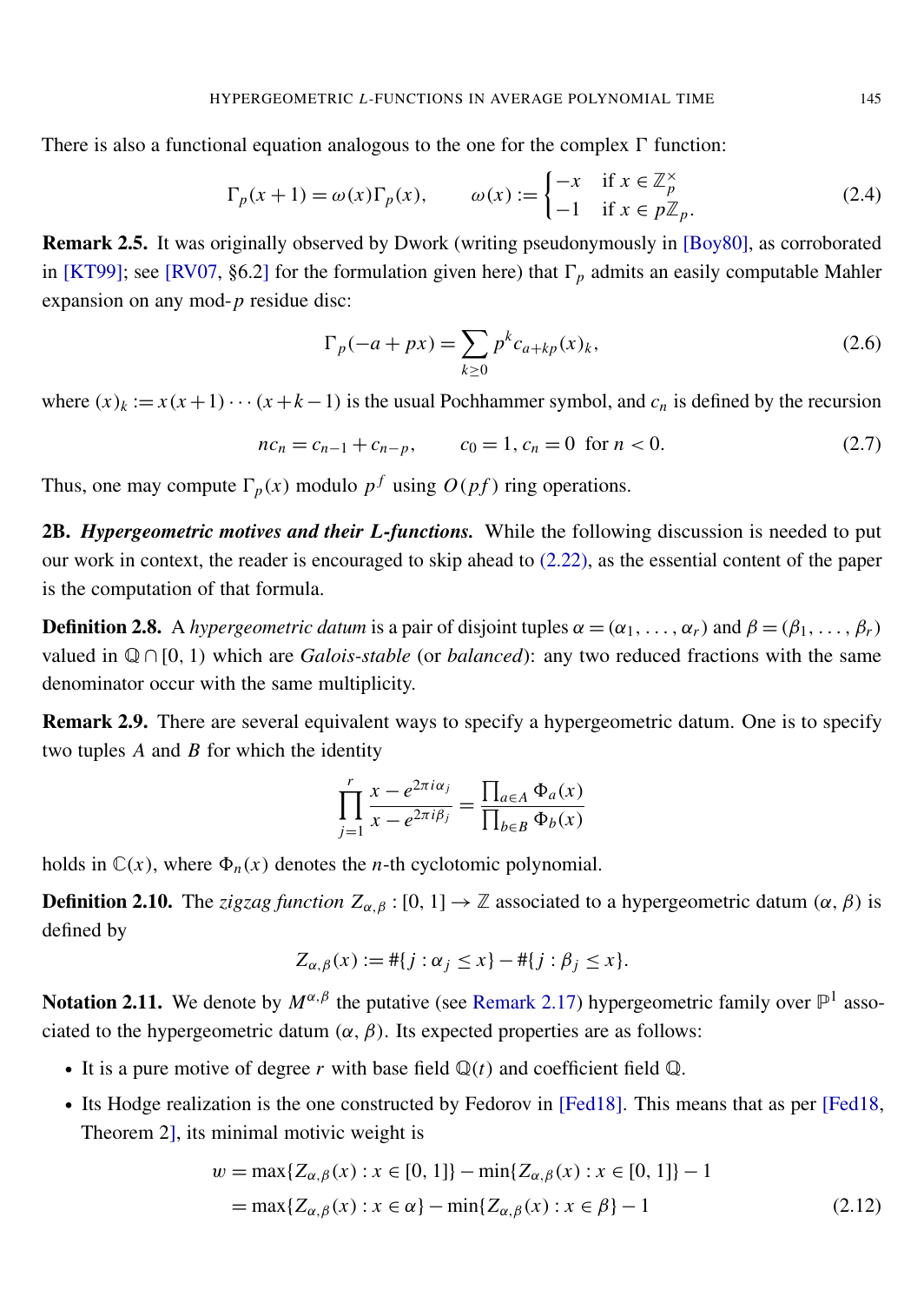and a similar recipe (see [\[CG11,](#page-16-20) Conjecture 1.4] or [\[Fed18,](#page-16-19) Theorem 1]) computes the Hodge numbers. Note that *rw* is even [\[Wat15,](#page-17-1) §1.2].

- Its  $\ell$ -adic étale realization is Katz's perverse sheaf [\[Kat90,](#page-16-3) Chapter 8].
- For  $z \in \mathbb{Q} \setminus \{0, 1, \infty\}$ , let  $M_z^{\alpha, \beta}$  denote the specialization of  $M^{\alpha, \beta}$  at  $t = z$ . Then the primes of bad reduction for  $M_z^{\alpha,\beta}$  are those primes *p* at which *z* and  $z - 1$  are not both *p*-adic units (called *tame* primes) and those primes *p* at which the  $\alpha_i$  and  $\beta_i$  are not all integral (called *wild* primes). By the compatibility with Katz, the *L*-function associated to  $M_z^{\alpha,\beta}$  is given by the Beukers–Cohen–Mellit trace formula [\[BCM15\]](#page-15-0).

**Remark 2.13.** In order to avoid some case subdivisions in what follows, we assume hereafter that  $0 \notin \alpha$ . This is relatively harmless because of the isomorphism

$$
M_{z}^{\alpha,\beta} \cong M_{1/z}^{\beta,\alpha}.
$$
 (2.14)

**Example 2.15.** As per [\[Ono98\]](#page-17-6),  $M^{(1/2,1/2),(0,0)}$  is the motive  $H^{1}(E, \mathbb{Q})$ , where

$$
E: y^2 = -x(x-1)(x-t).
$$
 (2.16)

For other (putative) examples, see [\[BK12\]](#page-16-21) and [\[Nas17\]](#page-17-7).

<span id="page-4-0"></span>Remark 2.17. We use the qualifier "putative" in [Notation 2.11](#page-3-0) for two reasons. One is to avoid any precision about motives; while  $[BCM15]$  describes a specific variety whose  $\ell$ -adic cohomology includes Katz's perverse sheaf, lifting this containment to the motivic level would require a deeper dive into motivic categories (including a choice of which such category to consider).

The other, more serious issue is that there is no existing reference that provides this missing precision on hypergeometric motives. The reader seeking to remedy this should start with [\[And04\]](#page-15-1) for a user's guide to motives.

2B1. *Trace formulas.* We are particularly interested in computing

$$
\det(1 - T \operatorname{Frob} |M_{z}^{\alpha,\beta}),\tag{2.18}
$$

where Frob is the Frobenius automorphism at a prime *p* of good reduction for  $M_z^{\alpha,\beta}$ . (For concreteness, we may replace  $M_z^{\alpha,\beta}$  with an étale realization.) We ignore primes of bad reduction both because they are small enough to be handled individually and because a somewhat different recipe is required (see [\[Wat15,](#page-17-1) § 11] for a partial description, noting that our *z* is Watkins's 1/*t*).

**Definition 2.19.** Let  $\{x\} := x - \lfloor x \rfloor$  be the fractional part of *x*. For  $q = p^f$ , define

$$
\Gamma_q^*(x) := \prod_{v=0}^{f-1} \Gamma_p(\{p^v x\}),\tag{2.20}
$$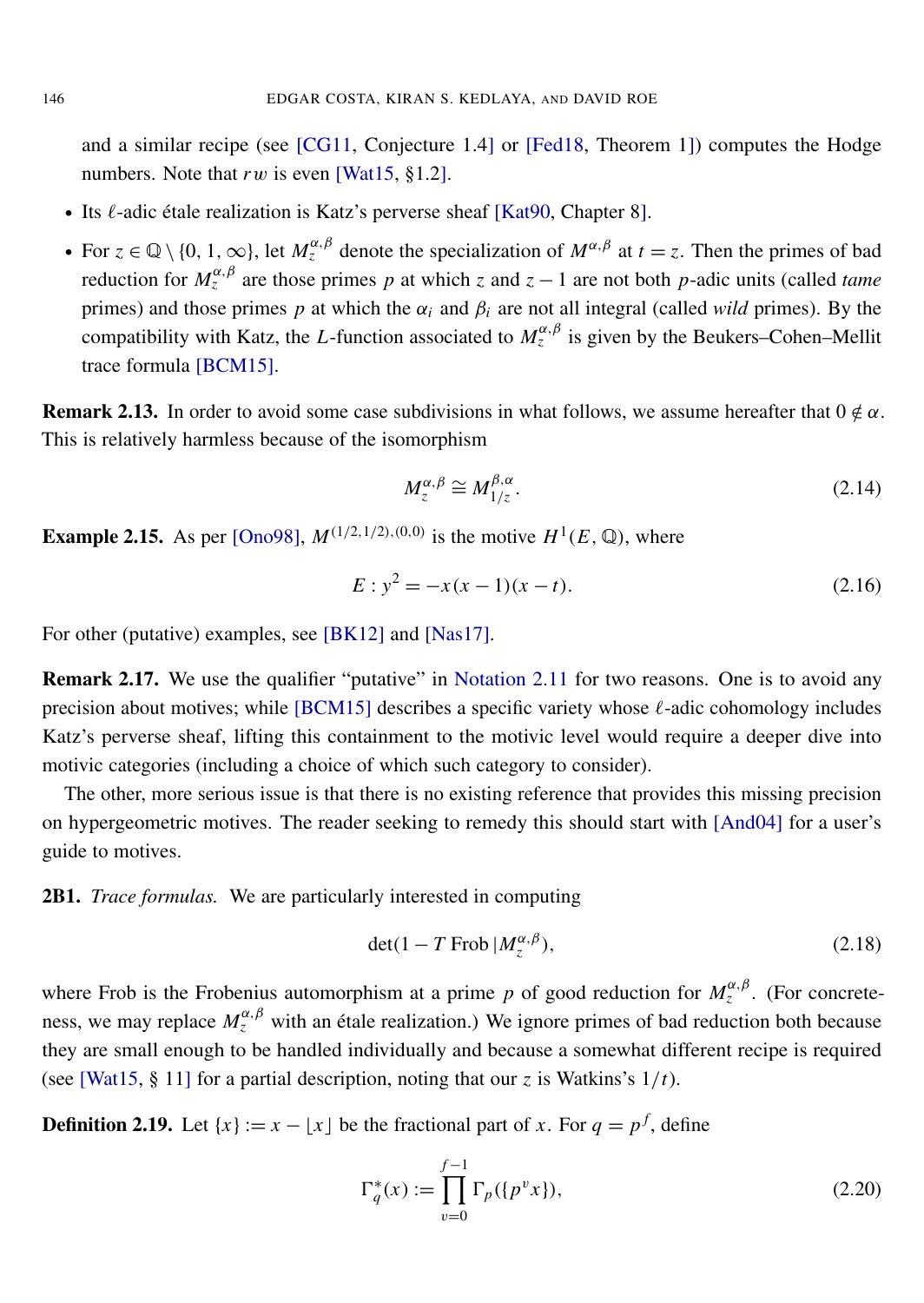and then define a *p*-adic analogue of the Pochhammer symbol by setting

<span id="page-5-4"></span><span id="page-5-0"></span>
$$
(x)_m^* := \frac{\Gamma_q^* \left( x + \frac{m}{1 - q} \right)}{\Gamma_q^*(x)}.
$$
\n(2.21)

Let [*z*] be the multiplicative representative in  $\mathbb{Z}_p$  of the residue class of *z* (the unique (*p*−1)-st root of 1 congruent to *z* modulo *p*). As in [\[Wat15,](#page-17-1) § 2], write

$$
H_q\left(\begin{matrix} \alpha \\ \beta \end{matrix} \bigg| z\right) := \frac{1}{1-q} \sum_{m=0}^{q-2} (-p)^{\eta_m(\alpha)-\eta_m(\beta)} q^{D+\xi_m(\beta)} \left( \prod_{j=1}^r \frac{(\alpha_j)_m^*}{(\beta_j)_m^*} \right) [z]^m, \tag{2.22}
$$

using the notation

$$
\eta_m(x_1, \dots, x_r) := \sum_{j=1}^r \sum_{v=0}^{f-1} \left\{ p^v \left( x_j + \frac{m}{1-q} \right) \right\} - \{ p^v x_j \},\tag{2.23}
$$

$$
\xi_m(\beta) := #\{j : \beta_j = 0\} - # \left\{j : \beta_j + \frac{m}{1 - q} = 0\right\},\tag{2.24}
$$

<span id="page-5-3"></span>
$$
D := \frac{w + 1 - \# \{ j : \beta_j = 0 \}}{2}.
$$
\n(2.25)

By adapting [\[BCM15,](#page-15-0) Theorem 1.3] using the Gross–Koblitz formula as in [\[Wat15,](#page-17-1) §2] (and twisting by  $q^D$  to minimize the weight), we deduce the following.

#### <span id="page-5-2"></span>Theorem 2.26. *We have*

$$
H_{p^f}\left(\begin{matrix} \alpha \\ \beta \end{matrix}\bigg|z\right) = \mathrm{Tr}(\mathrm{Frob}^f \, |M_z^{\alpha,\beta}) \in \mathbb{Z}.
$$

From [\[Wat15,](#page-17-1) §11], we also have a precise formula for the functional equation which is associated to  $\det(1 - T \operatorname{Frob} | M_{z}^{\alpha,\beta}).$ 

### Theorem 2.27. *We have*

$$
\det(1 - q^{-w}T^{-1} \operatorname{Frob} |M_z^{\alpha,\beta}) = \pm q^{-rw/2}T^{-r} \det(1 - T \operatorname{Frob} |M_z^{\alpha,\beta}), \tag{2.28}
$$

*where*  $\pm$  *denotes*  $+1$  *if w is even, and otherwise is given by* 

$$
\begin{cases} (\Delta|p), & \Delta = z(z-1) \prod_{a \in A} \text{Disc}(\Phi_a(x)) & \text{for } r \equiv 0 \pmod{2}, \\ -(\Delta|p), & \Delta = (1-z) \prod_{b \in B} \text{Disc}(\Phi_b(x)) & \text{for } r \equiv 1 \pmod{2}. \end{cases}
$$

*Here A, B,*  $\Phi_a$ ,  $\Phi_b$  *are as in [Remark 2.9](#page-3-1) and*  $(\Delta|p)$  *is the Kronecker symbol.* 

Using these two results, we recover det(1–*T* Frob  $|M_z^{\alpha,\beta}$ ) from the values  $H_{p}$  ( $\frac{\alpha}{\beta}$ )  $\binom{\alpha}{\beta}$  | z) for  $f = 1, \ldots, \lfloor \frac{r}{2} \rfloor$  $\frac{r}{2}$ .

**2B2.** *Complexity considerations.* Computing  $H_{p^f}(\frac{\alpha}{\beta})$  $\alpha_{\beta}$  |z) via [\(2.22\)](#page-5-0) requires  $O(f p^f)$  arithmetic opera-tions,<sup>[1](#page-5-1)</sup> due to the number of terms in the sum and product [\[Wat15,](#page-17-1) §2.1.4]. As these operations are in  $\mathbb{Z}_p$ ,

<span id="page-5-1"></span><sup>&</sup>lt;sup>1</sup>The factor of *f* comes from computing  $\Gamma_p$ . We do not incur a factor of *f* from computing  $\Gamma_q^*$  because the latter is invariant under  $x \mapsto \{px\}$ , so we only need  $O(q/f)$  evaluations of  $\Gamma_q^*$ .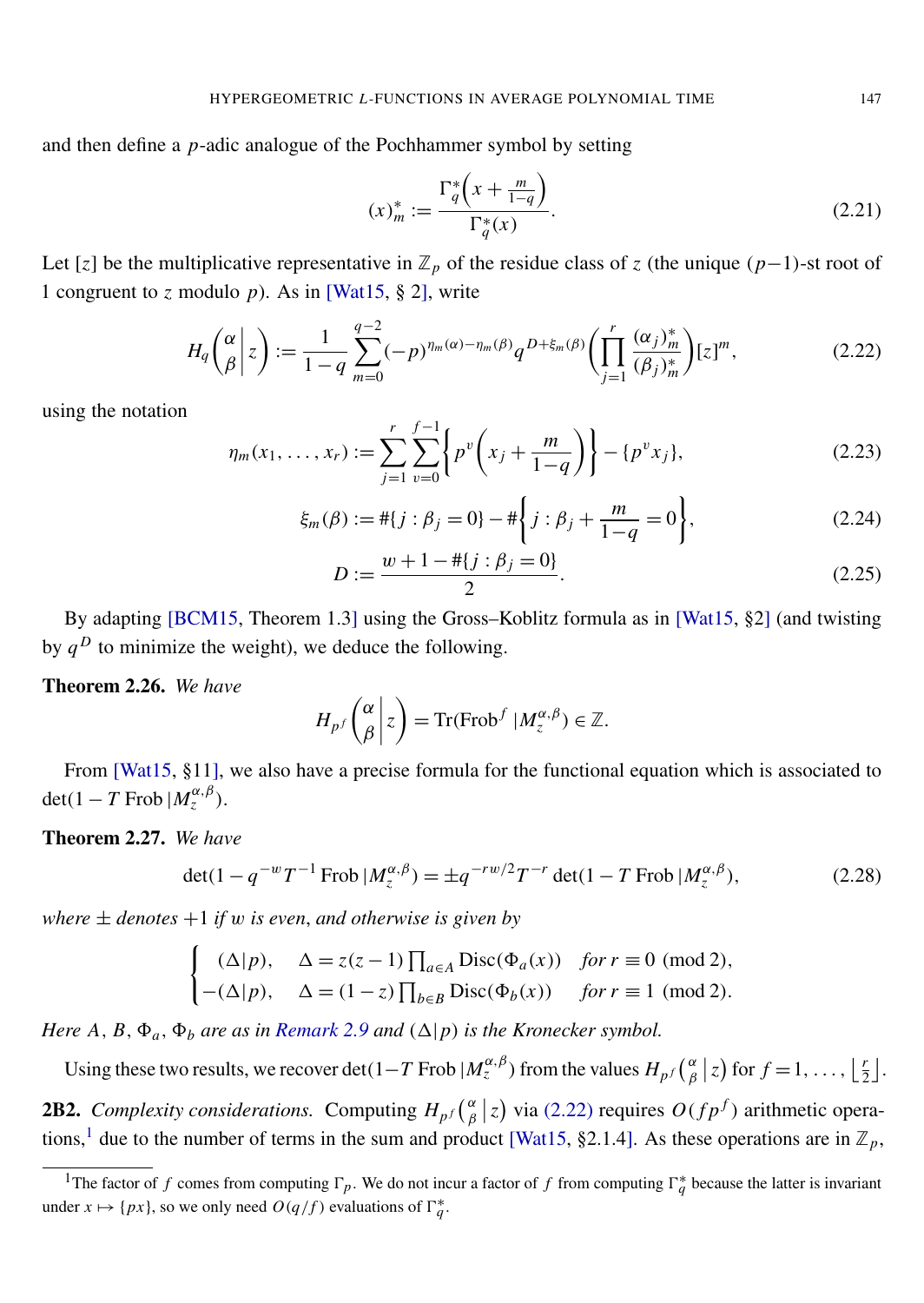we must also pay attention to *p*-adic working precision; since  $H_{p}$ <sup>*f*</sup> $\binom{\alpha}{\beta}$  $\int_{\beta}^{\alpha} |z|$  is the sum of *r* algebraic integers of complex norm  $p^{wf/2}$ , it is uniquely determined by its reduction modulo  $p^e$  for  $e > \frac{1}{2}wf + \log_p(2r)$ . For the use case of computing *L*-series, a different analysis applies.

<span id="page-6-0"></span>**Theorem 2.29.** *Fix a hypergeometric datum* ( $\alpha$ ,  $\beta$ ). *Given*  $H_p$ ( $\frac{\alpha}{\beta}$  $\frac{\alpha}{\beta}$  |z) for all primes  $p \leq X$ , one can com*pute the first X coefficients of the Dirichlet L-series associated to*  $M_{z}^{\alpha,\beta}$  *in at most*  $O(X^{3/2})$  *arithmetic operations.*

*Proof.* The first *X* coefficients of the Dirichlet series are determined by the coefficients indexed by prime powers up to *X*, and hence by the values  $H_q$  ( $\frac{\alpha}{\beta}$  $\frac{\alpha}{\beta}$  | z) for all prime powers *q*  $\leq$  *X*. The number of such *q* which are not prime is

$$
O(X^{1/2}/\log X),
$$

<span id="page-6-2"></span>for  $q = p^f$ ; evaluating [\(2.22\)](#page-5-0) takes  $O(f p^f) = O(X \log X)$  arithmetic operations.

#### 3. Accumulating remainder trees

The use of a *remainder tree* to expedite modular reduction has its origins in the fast Fourier transform (FFT). An early description was given by Borodin and Moenck [\[BM74\]](#page-16-22); for a modern treatment with more historical references, see [\[Ber08\]](#page-15-2).

*Accumulating remainder trees* were introduced in [\[CGH14\]](#page-16-10) in order to compute  $(p-1)! \pmod{p^2}$ for many primes *p*. We use the variant described in [\[HS14,](#page-16-13) §4].

<span id="page-6-1"></span>**Definition 3.1.** Suppose  $\mathcal{P}$  is a sequence  $p_1, \ldots, p_{b-1}$  of pairwise coprime integers with  $p_i \leq X$ , and  $A_0, \ldots, A_{b-2}$  is a sequence of 2 × 2 integer matrices. We may use an accumulating remainder tree to compute

$$
C_n := A_0 \cdots A_{n-1} \text{ mod } p_n \tag{3.2}
$$

for  $1 \le n < b$  as follows. For notational convenience we assume  $b = 2^{\ell}$ , set  $A_{b-1} = 0$  and  $p_0 = 1$ . Then as in  $[HS14, §4]$  $[HS14, §4]$ , write

$$
m_{i,j} := p_{j2^{\ell-i}} p_{j2^{\ell-i}+1} \cdots p_{(j+1)2^{\ell-i}-1},
$$
  
\n
$$
A_{i,j} := A_{j2^{\ell-i}} A_{j2^{\ell-i}+1} \cdots A_{(j+1)2^{\ell-i}-1},
$$
  
\n
$$
C_{i,j} := A_{i,0} \cdots A_{i,j-1} \mod m_{i,j}.
$$
  
\n(3.3)

This leads us to [Algorithm 1.](#page-7-0)

<span id="page-6-3"></span>**Theorem 3.4** [\[HS14,](#page-16-13) Theorem 4.1]. Let *B* be an upper bound on the bit size of  $\prod_{j=0}^{b-1} p_j$  and *H* an *upper bound on the bit size of any p<sup>i</sup> or A<sup>i</sup> . The running time of [Algorithm](#page-7-0)* 1 *is*

$$
O((B+bH)\log(B+bH)\log(b))
$$

(*using* [\[HVDH19\]](#page-16-23) *for the runtime of integer multiplication*) *and its space complexity is*

 $O((B + bH) \log(b)).$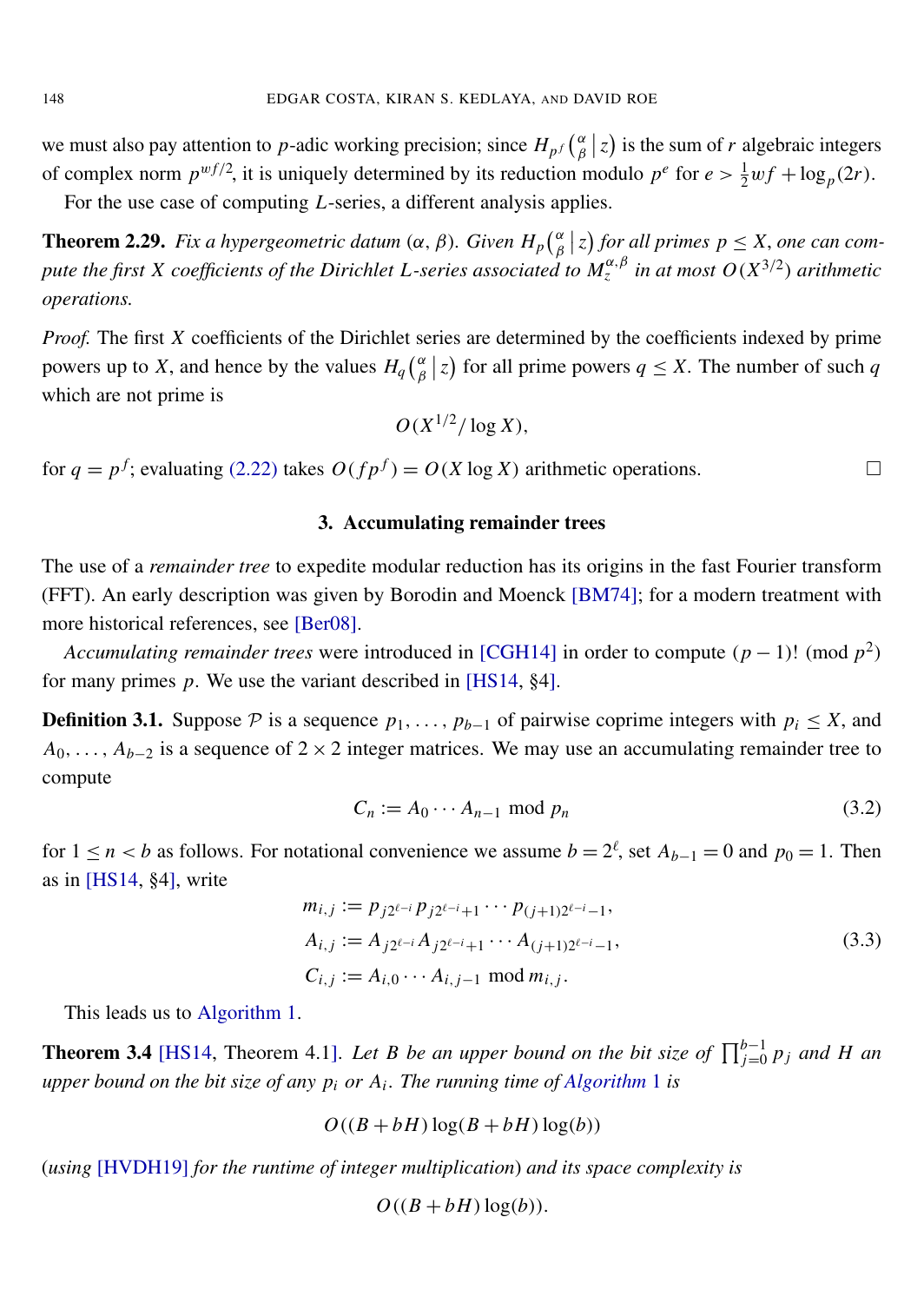Algorithm 1: Accumulating Remainder Tree

```
Input: A_0, \ldots, A_{b-1}, p_0, \ldots, p_{b-1}Definition 3.1
   Output: \{C_i\}1 def RemTree({Ai}, {pi}):
2 for j := 0 to b - 1 do
 3 m_{\ell,j} := p_j \text{ and } A_{\ell,j} := A_j4 for i := \ell - 1 to 0 do
 5 for j := 0 to 2^{i} - 1 do
 6 m<sub>i</sub>, j := m_{i+1,2} m_{i+1,2j+1} and A_{i,j} := A_{i+1,2j} A_{i+1,2j+1}7 C_{0,0} := id8 for i := 1 to \ell do
 9 for j := 0 to 2^{i} - 1 do
10 if j even then
11 C_{i,j} := C_{i-1,\lfloor j/2 \rfloor} \mod m_{i,j}12 else
13 C_{i,j} := C_{i-1,\lfloor j/2 \rfloor} A_{i,j-1} \mod m_{i,j}14 return {C_{\ell,j}}_{j=1,...,b-1}
```
<span id="page-7-1"></span>3A. *Accumulating remainder tree with spacing.* In most applications (including this one), there is not a one-to-one correspondence between the moduli  $p_i$  and the multiplicands  $A_i$ . Rather, we will be given

- a list of matrices  $A_0, \ldots, A_{b-1}$ ,
- a list of primes  $p_1, \ldots, p_c$ , and
- a list of distinct cut points  $b_1, \ldots, b_c$ ,

with the aim of computing  $C_n := A_0 \cdots A_{b_n-1}$  mod  $p_n$  for  $1 \leq n < c$ . This reduces to [Algorithm 1](#page-7-0) by suitably grouping terms; see [Algorithm 2.](#page-8-0) (One may also handle repeated cut points, as long as the cut points up to *X* occur at most  $O(X)$  times.)

<span id="page-7-3"></span>Remark 3.5. In practice, we split our products to work around discontinuities of [\(2.22\)](#page-5-0) (see [Section 5B\)](#page-10-0). One gains some savings (particularly in space complexity) by splitting a bit further, replacing remainder trees with *remainder forests* [\[HS14,](#page-16-13) Theorem 4.2]; we omit the details here.

#### 4. Nuts and bolts

We record two technical lemmas used in the description of our algorithm. For the rest of the paper, we make the simplifying assumption  $q = p$  in [Theorem 2.26.](#page-5-2)

<span id="page-7-2"></span>**Lemma 4.1.** *Set*  $I_b := [0, 1] \cap \frac{1}{b} \mathbb{Z}$ *. Suppose*  $\gamma \in I_b$  *and*  $p$  *is a prime not dividing b. Let*  $m = [\gamma(p-1)]$ *. Then there exist*  $\delta \in I_b$  *and*  $\epsilon \in \{1, 2\}$  *so that* 

$$
m + \epsilon \equiv \delta \pmod{p}.
$$

*Moreover*,  $\delta$  *and*  $\epsilon$  *only depend on*  $b$ ,  $\gamma$ *, and*  $p$  (mod  $b$ )*.*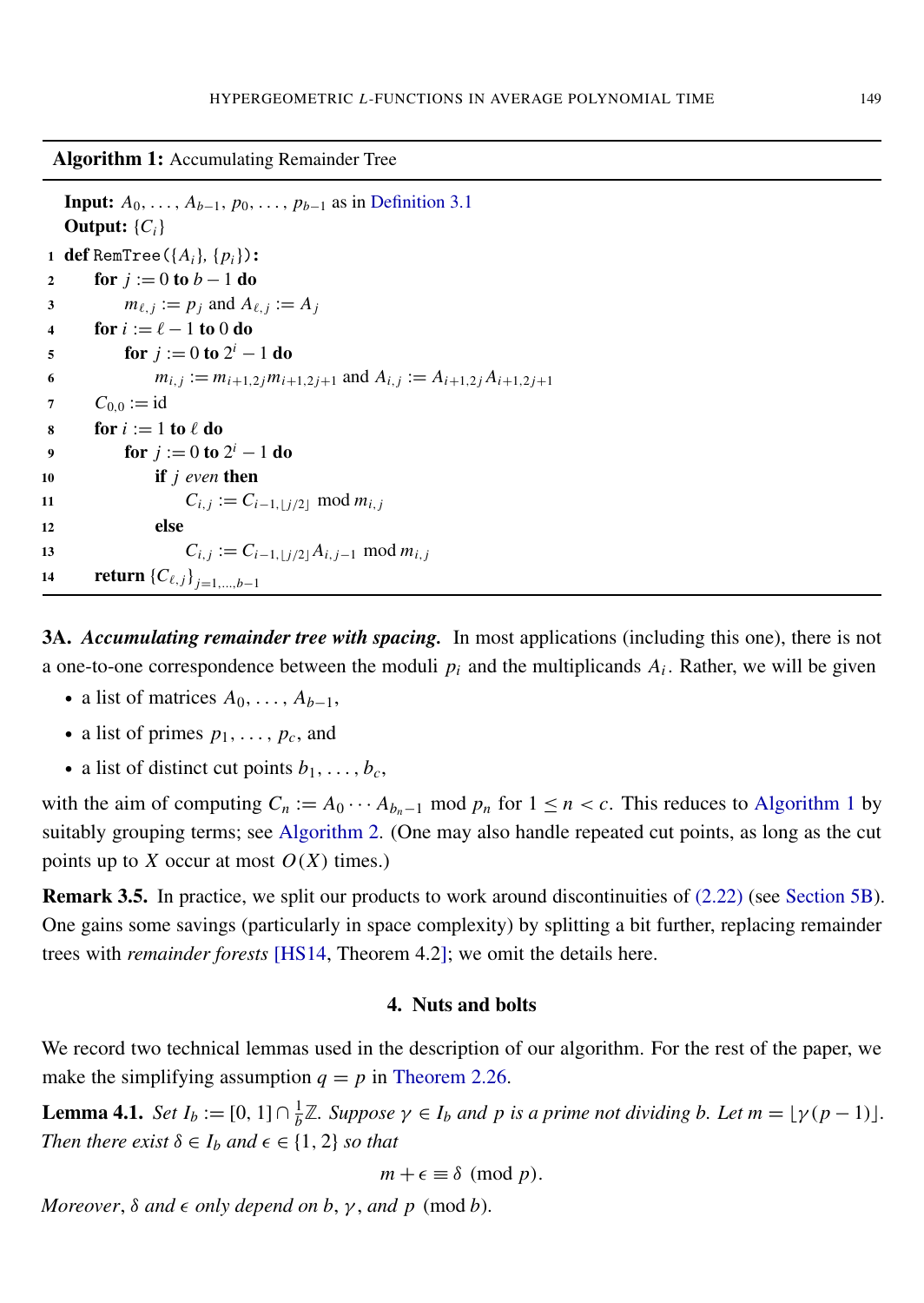#### Algorithm 2: Accumulating Remainder Tree with Spacing

<span id="page-8-0"></span>**Input:**  $A_0, \ldots, A_{b-1}, p_1, \ldots, p_c, b_1, \ldots, b_c$  as in [Section 3A](#page-7-1) **Output:**  $C_1, \ldots, C_{c-1}$ 1 **def** RemTreeWithSpacing( $\{A_i\}$ ,  $\{p_i\}$ ,  $\{b_i\}$ ): 2  $\ell := \lceil \log_2(b) \rceil$ 3 for  $j := b$  to  $2^{\ell} - 1$  do 4  $A_j := 0$ 5 **for**  $j := 0$  to  $2^{\ell} - 1$  do 6  $p'_j := 1$ 7 for  $i := 1$  to  $c$  do 8  $p'_{b_i} := p_i$ 9  $C'_{i} := \text{RemTree}(\{A_{i}\}, \{p'_{i}\})$ 10 **return**  $\{C'_{b_i}\}_{i=0,...,c-1}$ 

*Proof.* Write  $\gamma = \frac{a}{b}$  $\frac{a}{b}$  and define an integer  $r \in \{0, \ldots, b-1\}$  by the condition that

$$
a(p-1) = mb + r.
$$

We then set

$$
\begin{cases} \epsilon := 1, & \delta := \frac{1}{b}(b - a - r) & \text{if } a + r < b, \\ \epsilon := 2, & \delta := \frac{1}{b}(2b - a - r) & \text{otherwise.} \end{cases}
$$

Note that

$$
b(\delta - \epsilon) = -(a+r) = mb - ap
$$

so  $m + \epsilon \equiv \delta \pmod{p}$ . The fact that  $\delta \in I_b$  follows from the bounds  $0 \le a, r \le b$ .

<span id="page-8-2"></span>**Lemma 4.2.** *Suppose*  $0 \le m < p-1$  *and either*  $\eta_m(\alpha) - \eta_m(\beta) \ne \eta_{m+1}(\alpha) - \eta_{m+1}(\beta)$  *or*  $\xi_m(\beta) \ne \xi_{m+1}(\beta)$ *. Then*  $\lfloor \gamma (p-1) \rfloor \in \{m, m+1\}$  *for some*  $\gamma \in \alpha \cup \beta$ *.* 

*Proof.* Since  $q = p$ , we have

$$
\eta_m(\alpha) - \eta_m(\beta) = \sum_{j=1}^r \left( \left\{ \alpha_j - \frac{m}{p-1} \right\} - \left\{ \alpha_j \right\} \right) - \sum_{j=1}^r \left( \left\{ \beta_j - \frac{m}{p-1} \right\} - \left\{ \beta_j \right\} \right). \tag{4.3}
$$

For  $x, y \in [0, 1)$  we have

<span id="page-8-1"></span>
$$
\{x - y\} = \begin{cases} x - y, & (x \ge y), \\ x - y + 1, & (x < y). \end{cases} \tag{4.4}
$$

Consequently, the only way for  $\eta_m(\alpha) - \eta_m(\beta)$  to change values when *m* goes to  $m + 1$  is for there to exist  $\gamma \in \alpha \cup \beta$  such that

$$
\gamma - \frac{m}{p-1} \ge 0, \qquad \gamma - \frac{m+1}{p-1} < 0.
$$

This occurs precisely when  $m = \lfloor \gamma (p - 1) \rfloor$ . Meanwhile, by [\(2.24\),](#page-5-3)  $\xi_m(\beta) = \xi_{m+1}(\beta)$  unless  $\beta_j = \zeta_{m+1}(\beta)$ *m*/(*p* − 1) or  $\beta_j = (m+1)/(p-1) = 0$  for some *j*.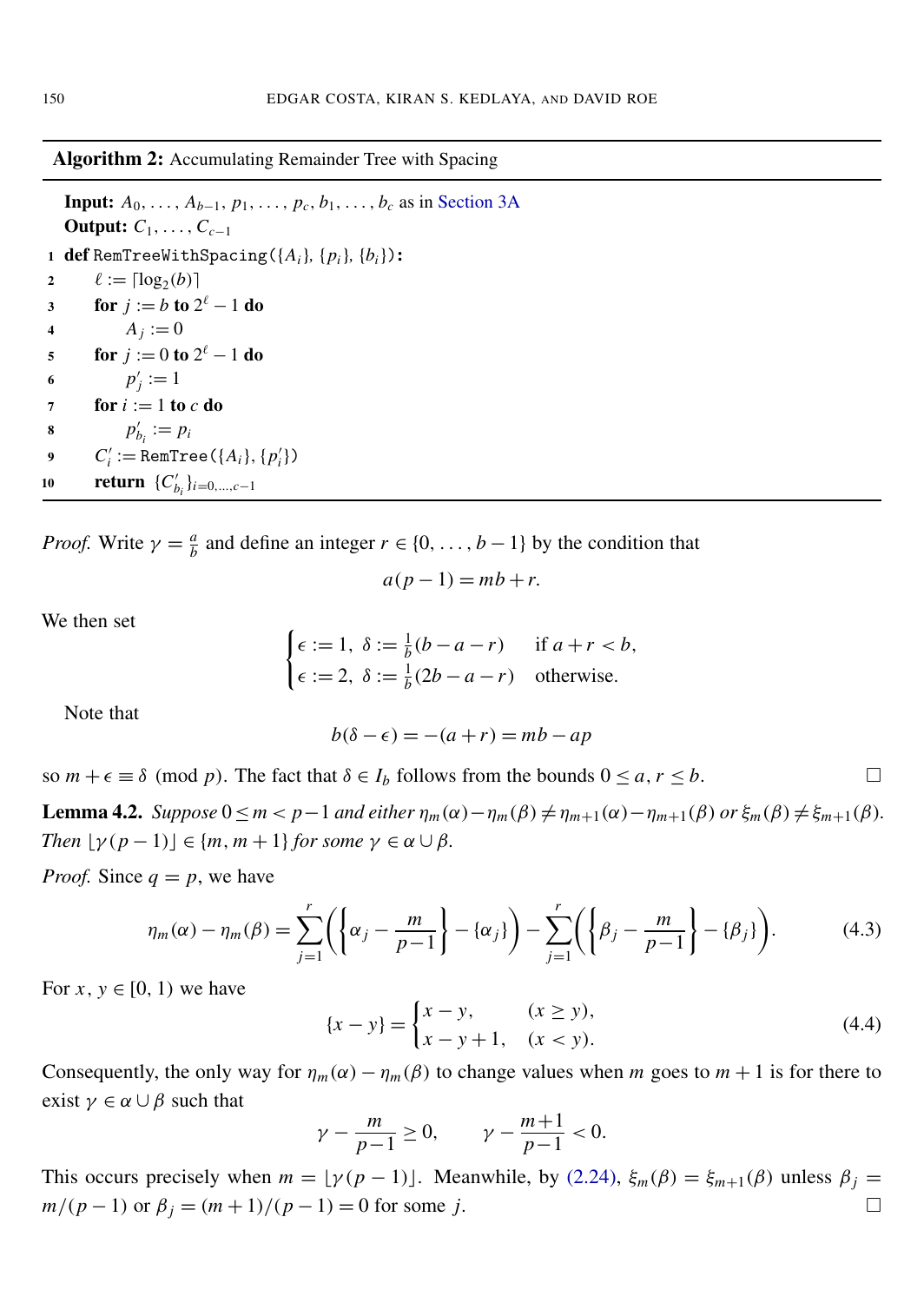#### 5. Computing trace functions of hypergeometric motives

Throughout this section, fix  $\alpha$ ,  $\beta$  and  $\alpha$ . We now describe how to compute the trace  $H_p\binom{\alpha}{\beta}$  $\int_{\beta}^{\alpha} |z| \text{ modulo } p$ in average polynomial time using [\(2.22\),](#page-5-0) which we duplicate here modulo *p* for ease of reference:

$$
H_p\left(\begin{matrix} \alpha \\ \beta \end{matrix} \bigg| z\right) \equiv \sum_{m=0}^{p-2} (-p)^{\eta_m(\alpha)-\eta_m(\beta)} p^{D+\xi_m(\beta)} \left(\prod_{j=1}^r \frac{(\alpha_j)_{m}^*}{(\beta_j)_{m}^*}\right) z^m \pmod{p}.
$$
 (5.1)

**5A.** *Overview of the algorithm*. In order to apply [Algorithm 2,](#page-8-0) we would like to identify  $2 \times 2$  integer matrices  $B(m)$ , such that we may extract  $H_p\left(\frac{\alpha}{\beta}\right)$  $\binom{\alpha}{\beta}$  (*z*) (mod *p*) from *B*(0)*B*(1) · · · *B*(*p* − 2). In practice, we will consider shorter subproducts and choose *B*(*m*) based on the residue of *p* modulo a fixed integer (independent of *m* and *p*); we will then apply [Algorithm 2](#page-8-0) once for each subproduct and residue class.

As a first approximation, let us instead model the sum  $\sum_{m=0}^{p-2} P_m$  where

<span id="page-9-2"></span><span id="page-9-0"></span>
$$
P_m := z^m \prod_{j=1}^r \frac{(\alpha_j)_{m}^*}{(\beta_j)_{m}^*} \in \mathbb{Z}_p^{\times}.
$$
\n
$$
(5.2)
$$

If we can find  $f(m), g(m) \in \mathbb{Z}[m]$  so that

<span id="page-9-1"></span>
$$
P_{m+1} \equiv \frac{f(m)}{g(m)} P_m \pmod{p},\tag{5.3}
$$

we can then set

$$
B(m) := \begin{pmatrix} g(m) & 0 \\ g(m) & f(m) \end{pmatrix} = g(m) \begin{pmatrix} 1 & 0 \\ 1 & f(m)/g(m) \end{pmatrix}
$$
(5.4)

and  $\widetilde{B} = B(0) \cdots B(p-2)$  (mod *p*), so that

$$
\widetilde{B} \equiv g(0) \cdots g(p-2) \begin{pmatrix} 1 & 0 \\ \sum_{m=0}^{p-2} P_m & P_{p-1} \end{pmatrix} \pmod{p}
$$

and so  $\sum_{m=0}^{p-2} P_m \equiv \widetilde{B}_{21}/\widetilde{B}_{11}$  (mod *p*). That is,  $\widetilde{B}_{11}$  tracks a common denominator,  $\widetilde{B}_{22}$  tracks the product  $P_m$ , and  $\widetilde{B}_{12}$  computes the sum of the  $P_m$ .

<span id="page-9-3"></span>There are two problems with the approach described above. First, to correctly simulate [\(5.1\)](#page-9-0) we must sum not *P<sup>m</sup>* but

$$
P'_{m} := (-p)^{\eta_{m}(\alpha) - \eta_{m}(\beta)} p^{D + \xi_{m}(\beta)} P_{m}, \qquad (5.5)
$$

which we cannot directly handle by modifying  $B(m)_{21}$  because the extra factor depends on both *p* and *m*. Second, while we can find polynomials *f* and *g* satisfying [\(5.3\)](#page-9-1) for most values of *m* using [\(2.21\)](#page-5-4) and the functional equation [\(2.4\),](#page-3-2) there will be a few values of *m* where  $f(m)$  or  $g(m)$  is a multiple of *p*. We cannot filter these values out during the remainder tree because *p* is not fixed.

The solution to both of these issues is to break up the range  $[0, p - 2]$  into intervals on which [\(5.3\)](#page-9-1) holds and the values  $\eta_m(\alpha) - \eta_m(\beta)$  and  $\xi_m(\beta)$  are constant. The breaks between these intervals occur when  $m = \lfloor \gamma (p - 1) \rfloor$ , where  $\gamma \in \alpha \cup \beta$ . We thus use a separate accumulating remainder tree for each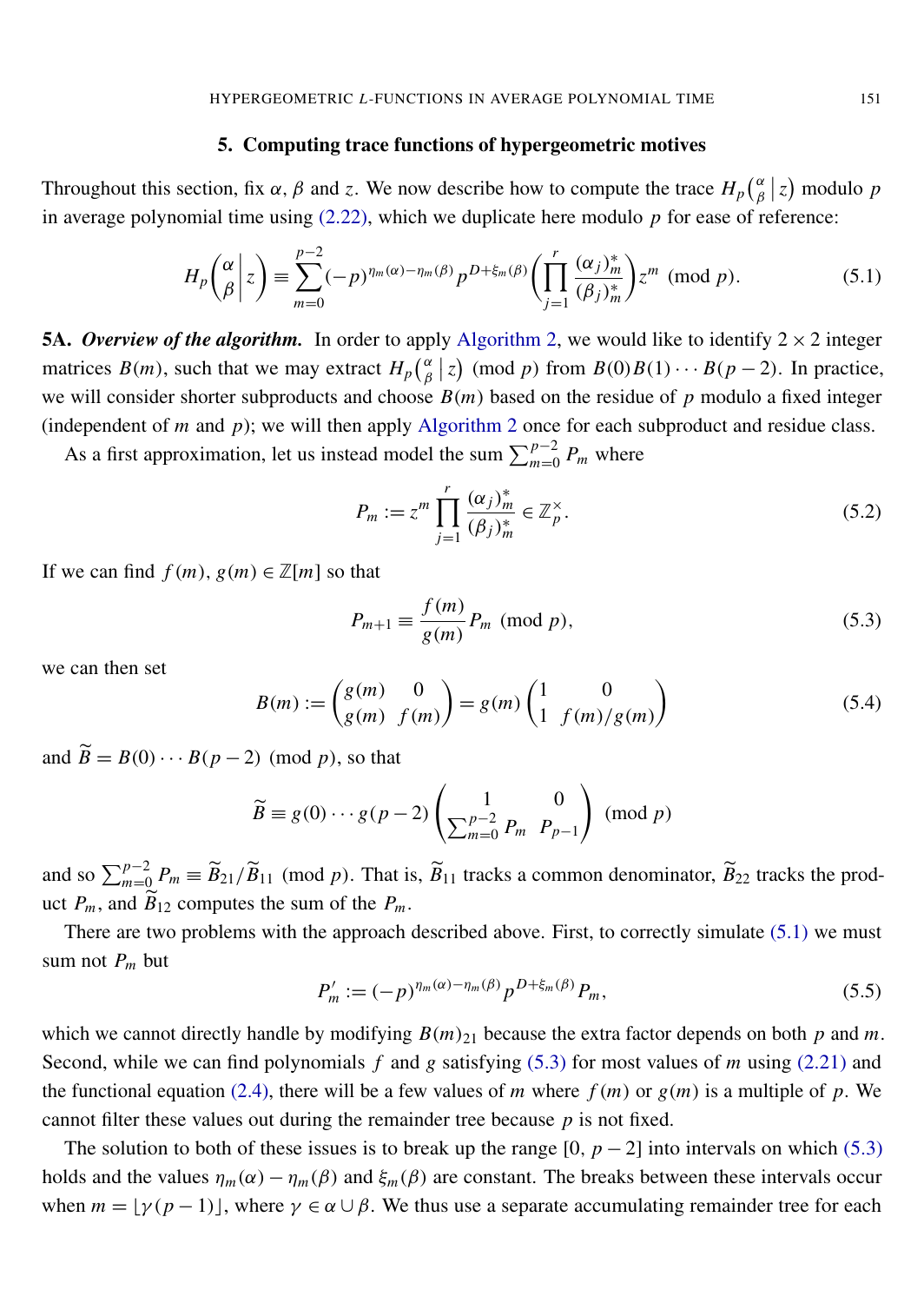interval, yielding for each *p* a fixed number of subproducts with isolated missing terms in between; we then compute separately for each *p* to bridge the gaps.

A third issue is that while we can vary the endpoint in an accumulating remainder tree as a function of *p* (as described in [Section 3\)](#page-6-2), it is more difficult to change the start point. Our solution is to use [Lemma 4.1](#page-7-2) to find a rational number δ so that adding δ to each  $\alpha_j$  and  $\beta_j$  has the effect of shifting the start point to 0.

<span id="page-10-0"></span>5B. *Construction of the matrix product.* We now construct the matrix product described above. We begin with the division of the interval  $[0, p - 1]$  and the division of primes into residue classes. We assume that  $q = p$  is good and not 2.

**Definition 5.6.** Given a hypergeometric motive  $M_z^{\alpha,\beta}$ , let  $0 = \gamma_0 < \cdots < \gamma_s = 1$  be the distinct elements in  $\alpha \cup \beta \cup \{0, 1\}$ . Let *b* be the least common denominator of  $\alpha \cup \beta$  and fix  $c \in (\mathbb{Z}/b\mathbb{Z})^{\times}$ . Let *p* be a prime congruent to *c* modulo *b* and not dividing the denominator of *z*. Write  $m_i$  for  $\left[\gamma_i(p-1)\right]$ .

We next exhibit polynomials that we use to compute Pochhammer symbols and their partial sums on the interval  $(\gamma_i, \gamma_{i+1})$ .

**Definition 5.7.** Fix an interval  $(\gamma_i, \gamma_{i+1})$ , choose  $\delta_i$  and  $\epsilon_i$  associated to  $\gamma_i$  as in [Lemma 4.1,](#page-7-2) and let

<span id="page-10-2"></span>
$$
u(x, y) := \begin{cases} 1, & x \le y, \\ 0, & x > y. \end{cases}
$$
 (5.8)

Define polynomials  $f_{i,c}(k)$ ,  $g_{i,c}(k) \in \mathbb{Z}[k]$  as follows: set

$$
F_{i,c}(k) := z \prod_{j=1}^r (\alpha_j + \delta_i + \iota(\alpha_j, \gamma_i) + k - \epsilon_i),
$$
  
\n
$$
G_{i,c}(k) := \prod_{j=1}^r (\beta_j + \delta_i + \iota(\beta_j, \gamma_i) + k - \epsilon_i),
$$
\n(5.9)

let  $d_{i,c}$  be the least common multiple of the denominators of  $F_{i,c}$  and  $G_{i,c}$ , and set  $f_{i,c}(k) := d_{i,c} F_{i,c}(k)$ and  $g_{i,c}(k) := d_{i,c} G_{i,c}(k)$ .

<span id="page-10-3"></span>**Lemma 5.10.** *Define P<sub>m</sub> as in* [\(5.2\),](#page-9-2) *and suppose*  $m_i < m < m_{i+1}$ . *Then* 

$$
P_{m+1} \equiv \frac{f_{i,c}(k)}{g_{i,c}(k)} P_m \pmod{p},
$$

*where*  $1 \leq k < m_{i+1} - m_i$  *and*  $m = m_i + k$ .

*Proof.* We first focus on a single Pochhammer symbol  $(\alpha_j)_{m}^*$ . First note that, for  $m_i < m \le m_{i+1}$ , by [\(4.4\)](#page-8-1) we have

<span id="page-10-1"></span>
$$
\left\{\alpha_j + \frac{m}{1-p}\right\} = \alpha_j + \frac{m}{1-p} + \begin{cases} 0 & m \leq \lfloor \alpha_j(p-1) \rfloor \\ 1 & m > \lfloor \alpha_j(p-1) \rfloor \end{cases} = \alpha_j + \frac{m}{1-p} + \iota(\alpha_j, \gamma_i). \tag{5.11}
$$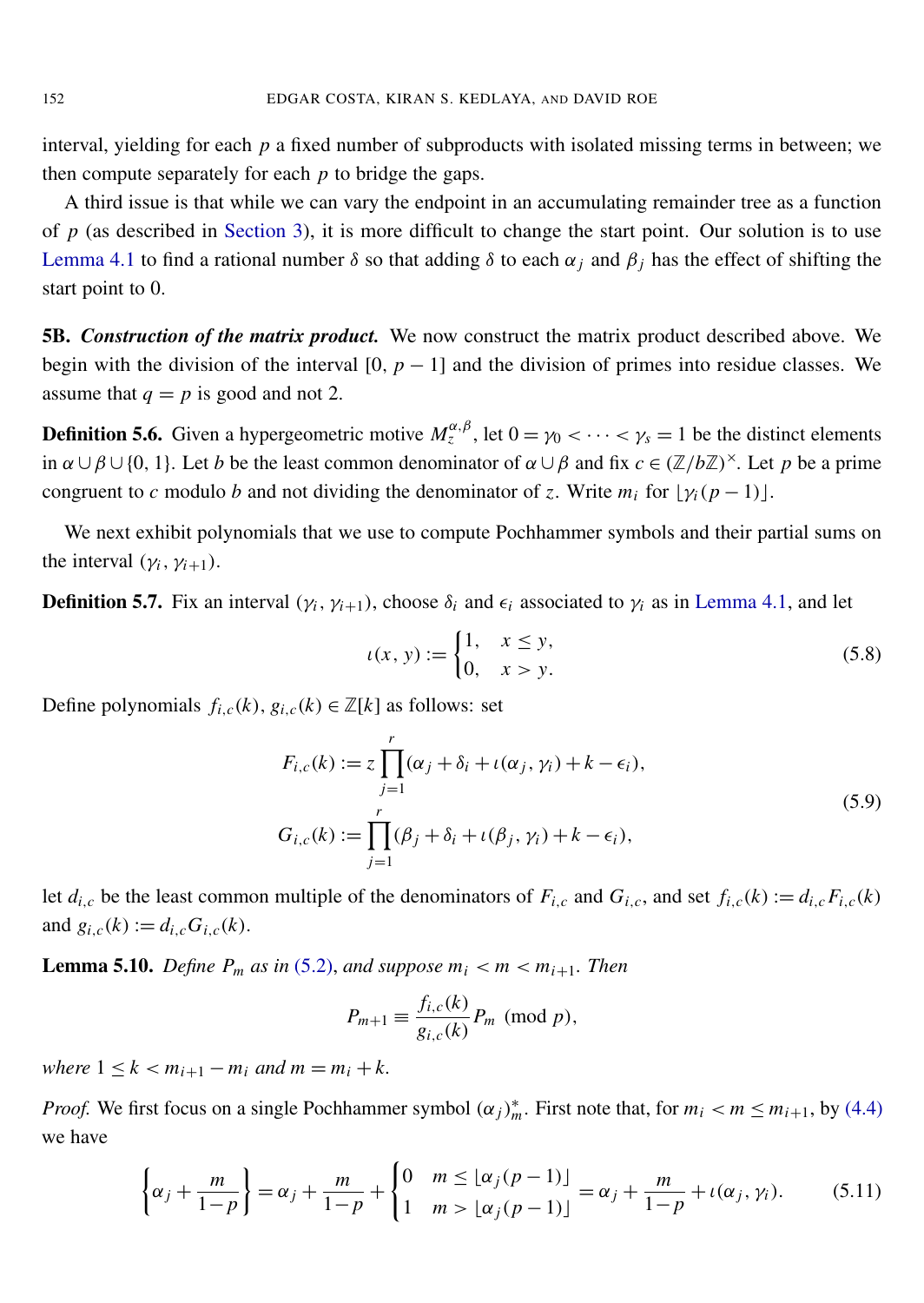Combining [\(5.11\)](#page-10-1) with Lipschitz continuity [\(2.3\)](#page-2-0) and the functional equation for  $\Gamma_p$  [\(2.4\)](#page-3-2) and [Lemma 4.1,](#page-7-2) for  $m_i < m < m_{i+1}$  we obtain

<span id="page-11-3"></span>
$$
\Gamma_p\left(\left\{\alpha_j + \frac{m+1}{1-p}\right\}\right) \equiv \Gamma_p(\alpha_j + m + 1 + \iota(\alpha_j, \gamma_i))
$$
  
= -(\alpha\_j + m + \iota(\alpha\_j, \gamma\_i))\Gamma\_p(\alpha\_j + m + \iota(\alpha\_j, \gamma\_i))  

$$
\equiv -(\alpha_j + \delta_i + \iota(\alpha_j, \gamma_i) + k - \epsilon_i)\Gamma_p\left(\left\{\alpha_j + \frac{m}{1-p}\right\}\right) \pmod{p}.
$$
 (5.12)

Taking the product over all the Pochhammer symbols, the minus sign cancels out, and we obtain [\(5.9\),](#page-10-2) as desired.  $\Box$ 

We next account for the power of  $p$  in the product, and assemble a matrix product that computes the sum between two breaks.

**Definition 5.13.** Let  $\xi(\beta) = #{j : \beta_j = 0}$  and

$$
\sigma_i := \begin{cases}\n1, & Z_{\alpha,\beta}(\gamma_i) + \xi(\beta) + D = 0 \text{ and } Z_{\alpha,\beta}(\gamma_i) \equiv 0 \pmod{2}, \\
-1, & Z_{\alpha,\beta}(\gamma_i) + \xi(\beta) + D = 0 \text{ and } Z_{\alpha,\beta}(\gamma_i) \equiv 1 \pmod{2}, \\
0, & \text{otherwise.} \n\end{cases}
$$
\n(5.14)

<span id="page-11-1"></span>By [Lemma 4.2,](#page-8-2)  $\sigma_i$  gives the value of  $(-p)^{\eta_m(\alpha) - \eta_m(\beta)} p^{\xi_m(\beta) + D}$  mod p for all m with  $m_i < m < m_{i+1}$ . Now set

<span id="page-11-2"></span>
$$
A_{i,c}(k) := \begin{pmatrix} g_{i,c}(k) & 0 \\ \sigma_i g_{i,c}(k) & f_{i,c}(k) \end{pmatrix}.
$$
 (5.15)

Since  $A_{i,c}(k)$  depends only on *c* and not *p*, we can use an accumulating remainder tree for each *c* to compute

$$
S_i(p) := A_{i,c}(1)A_{i,c}(2)\cdots A_{i,c}(m_{i+1} - m_i - 1) \pmod{p}.
$$
 (5.16)

<span id="page-11-0"></span>**Lemma 5.17.** *For*  $P'_m$  *as defined in* [\(5.5\),](#page-9-3)

$$
S_i(p)_{11}^{-1} S_i(p) \equiv \begin{pmatrix} 1 & 0 \\ \sum_{m=m_i+1}^{m_{i+1}-1} P'_m/P_{m_i+1} & P_{m_{i+1}}/P_{m_i+1} \end{pmatrix} \pmod{p}.
$$
 (5.18)

*Proof.* By [Lemma 5.10,](#page-10-3) for  $k = 1, ..., m_{i+1} - m_i - 1$ ,

$$
\frac{(A_{i,c}(1)\cdots A_{i,c}(k))_{22}}{(A_{i,c}(1)\cdots A_{i,c}(k))_{11}} \equiv \frac{P_{m_i+k+1}}{P_{m_i+1}} \pmod{p}
$$

and hence

$$
\frac{(A_{i,c}(1)\cdots A_{i,c}(k))_{21}}{(A_{i,c}(1)\cdots A_{i,c}(k))_{11}} \equiv \sigma_i \sum_{l=1}^k \frac{P_{m_i+l}}{P_{m_i+1}} \pmod{p}.
$$

Taking  $k = m_{i+1} - m_i - 1$ , and then applying [Lemma 4.2](#page-8-2) to replace  $\sigma_i$  with  $P'_m/P_m$ , yields the desired  $\Box$  result.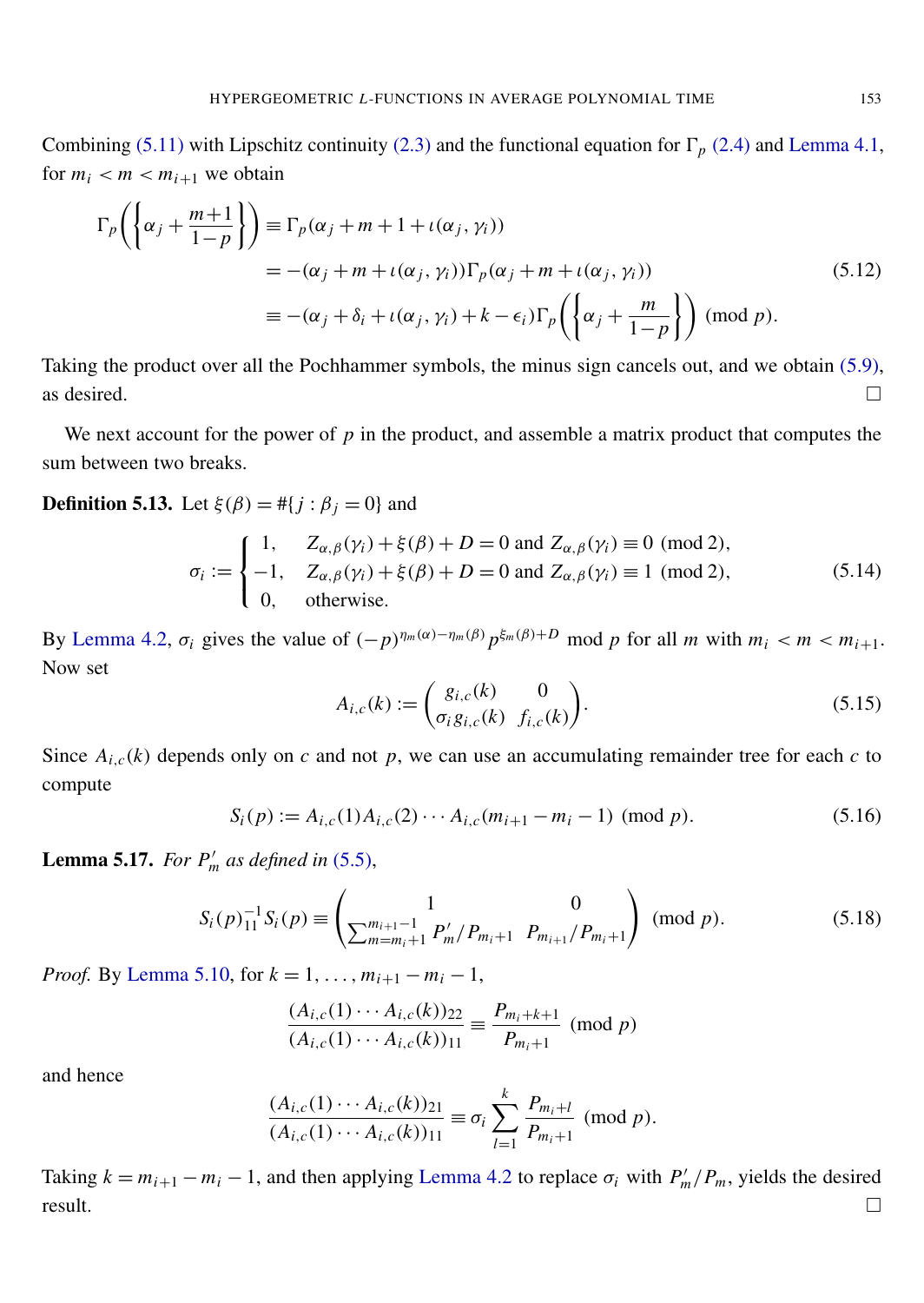It remains to deal with the breaks. Since the number of breaks is independent of  $p$ , we have the luxury of computing matrices  $T_i(p)$  separately for each  $p$  that move the Pochhammer symbols and partial sums past the break γ*<sup>i</sup>* .

<span id="page-12-3"></span>**Definition 5.19.** With  $\omega$  defined as in [\(2.4\),](#page-3-2) let

$$
h_i(\gamma, p) := \begin{cases} \omega(\gamma + m_i + 1) & \text{if } \gamma(p - 1) < m_i, \\ \omega(\gamma + m_i) & \text{if } \gamma(p - 1) \ge m_i + 1, \\ \omega(\gamma + m_i + 1)\omega(\gamma + m_i) & \text{otherwise,} \end{cases} \tag{5.20}
$$
\n
$$
\tau_i := \begin{cases} 0 & \gamma_i = 0, \\ 1 & Z_{\alpha, \beta}(\gamma_{i-1}) + \xi_{m_i}(\beta) + D = 0 \text{ and } Z_{\alpha, \beta}(\gamma_{i-1}) \equiv 0 \pmod{2}, \\ -1 & Z_{\alpha, \beta}(\gamma_{i-1}) + \xi_{m_i}(\beta) + D = 0 \text{ and } Z_{\alpha, \beta}(\gamma_{i-1}) \equiv 1 \pmod{2}, \\ 0 & \text{otherwise,} \end{cases} \tag{5.21}
$$

and then set

$$
T_i(p) := \begin{pmatrix} 1 & 0 \\ \tau_i & z \prod_{j=1}^r \frac{h_i(\alpha_j, p)}{h_i(\beta_j, p)} \end{pmatrix},\tag{5.22}
$$

<span id="page-12-1"></span>
$$
S(p) := \prod_{i=0}^{s-1} T_i(p) S_i(p).
$$
 (5.23)

Note that modulo *p*,  $T_i(p)$  is congruent to a matrix that depends on *p* only via *c*.

<span id="page-12-0"></span>Lemma 5.24. *For suitable choices of scalars*, *we have*

$$
\prod_{j=0}^{i-1} T_j(p) S_j(p) \equiv \text{(scalar)} \begin{pmatrix} 1 & 0 \\ \sum_{m=0}^{m_i-1} P'_m & P_{m_i} \end{pmatrix} \pmod{p},
$$

$$
\left( \prod_{j=0}^{i-1} T_j(p) S_j(p) \right) T_i(p) \equiv \text{(scalar)} \begin{pmatrix} 1 & 0 \\ \sum_{m=0}^{m_i} P'_m & P_{m_i+1} \end{pmatrix} \pmod{p}.
$$

*Proof.* This follows by induction on *i* using [Lemma 5.17.](#page-11-0) □

Summing up, we obtain the following:

<span id="page-12-2"></span>**Proposition 5.25.** *For*  $p \equiv c \pmod{b}$  *not dividing the denominator of z,* 

$$
H_p\binom{\alpha}{\beta} z \equiv S(p)_{21}/S(p)_{11} \pmod{p}.
$$

*Proof.* This follows from [\(5.1\)](#page-9-0) and the case  $i = s$  of [Lemma 5.24.](#page-12-0)

5C. *Algorithm and runtime.* We summarize with [Algorithm 3.](#page-13-0)

Theorem 5.26. *For fixed* α, β, *[Algorithm](#page-13-0)* 3 *is correct and runs in time*

$$
O(X \log(X)^3).
$$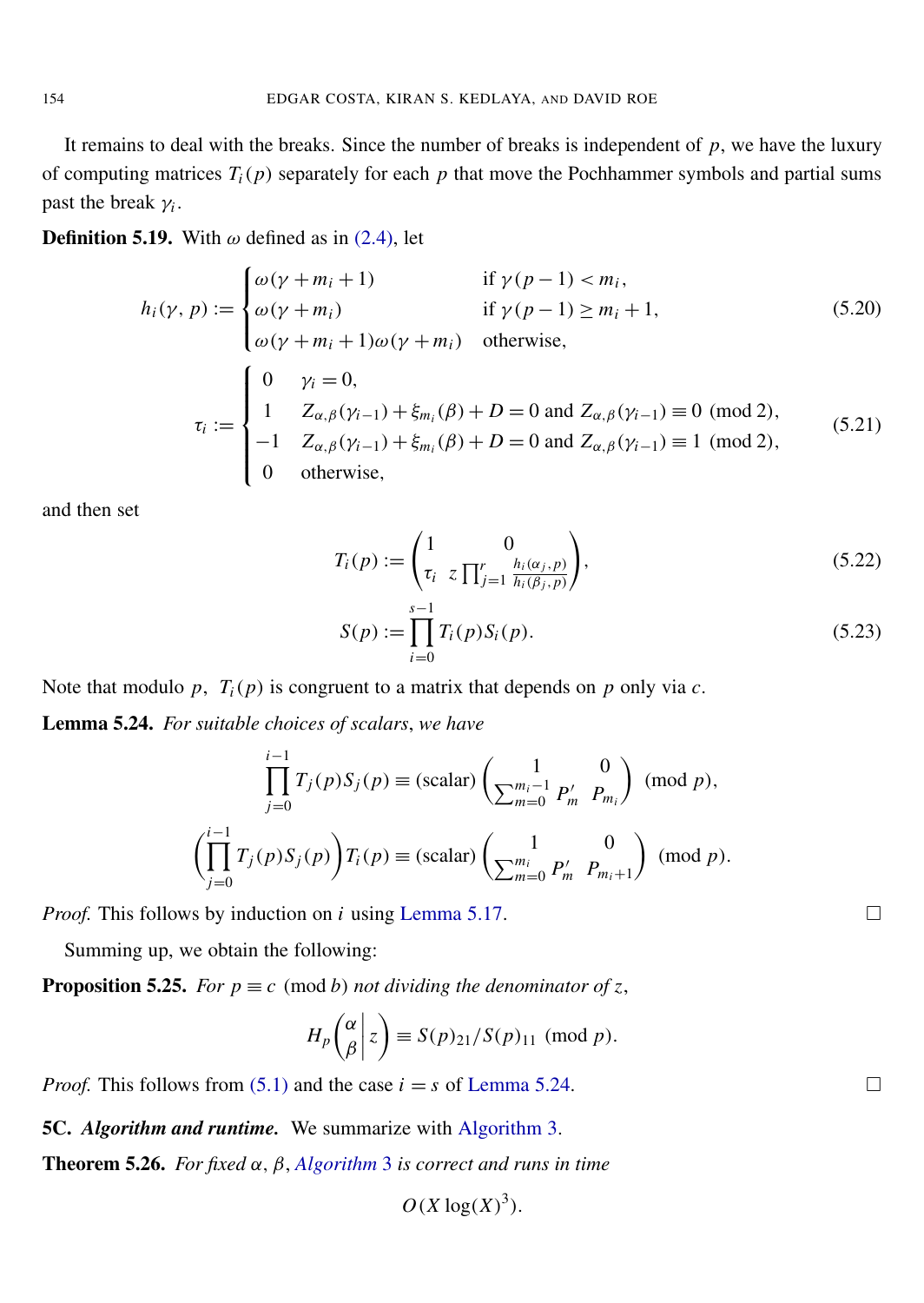Algorithm 3: Trace mod *p*

<span id="page-13-0"></span>**Input:**  $\alpha$ ,  $\beta \in (\mathbb{Q} \cap [0, 1))^r$ ,  $z \in \mathbb{Q}$  and a bound X **Output:**  $H_p$   $\binom{\alpha}{\beta}$  $\binom{\alpha}{\beta}$  (*mod p*) for all good  $p \leq X$ <sup>1</sup> def Traces(α, β,*z*, *X*): 2 if  $0 \in \alpha$  then 3  $\alpha, \beta, z := \beta, \alpha, 1/z$ 4 gamma := Sorted( Set(  $\alpha \cup \beta \cup \{0, 1\})$ ) 5 for *good primes*  $p \leq X$  do 6 result $[p] :=$ IdentityMatrix(2) 7 for start*,* end *consecutive elements of* gamma do  $8 \qquad b := \text{Denominator}(\text{start})$ 9 for  $c \in (\mathbb{Z}/b\mathbb{Z})^{\times}$  do 10  $\delta, \epsilon :=$  Rational Shift (start, c)  $\ell /$  Using [Lemma 4.1](#page-7-2) 11 mats := Matrices(*z*, start,  $\delta$ ,  $\epsilon$ ) // As in [\(5.15\)](#page-11-1) 12 cut :=  $(p \mapsto |\text{end} \cdot (p-1)| - |\text{start} \cdot (p-1)|)$ 13 primes := {good primes *p* = *c* (mod *b*),  $p \le X$ } 14  ${C_i} := \text{RemTreeWithSpacing(mats, primes, cut)}$ 15 **for**  $i := 0, \ldots, \text{#primes} - 1$  **do** 16  $p := \text{primes}[i]$ 17 result[ $p$ ] := result[ $p$ ] · FixBreak(*z*, start,  $p$ ) // As in [\(5.22\)](#page-12-1) 18 result $[p] := \text{result}[p] \cdot C_i$ 19 **for** good primes  $p \leq X$  **do** 20 result[ $p$ ] := result[ $p$ ]<sub>21</sub>/result[ $p$ ]<sub>11</sub> (mod  $p$ ) 21 return result

*Proof.* Correctness is immediate from [Proposition 5.25.](#page-12-2) The runtime is dominated by the calls to [Algo](#page-8-0)[rithm 2;](#page-8-0) these calls take place inside a loop over consecutive elements of  $\alpha \cup \beta \cup \{0, 1\}$  and a second loop over residue classes modulo a divisor of *b*. These two loops together have length *O*(*r b*); combining with the runtime estimate from [Theorem 3.4](#page-6-3) (taking  $B = b = O(X)$ ,  $H = O(\log X)$ ) yields the desired  $r$ esult.

5D. *Implementation notes.* We have implemented [Algorithm 3](#page-13-0) in SageMath, using a variant of [Al](#page-8-0)[gorithm 2](#page-8-0) implemented in C by Drew Sutherland (see [Remark 3.5\)](#page-7-3). Our implementation is available at [https://github.com/edgarcosta/amortizedHGM,](https://github.com/edgarcosta/amortizedHGM) and vastly outperforms SageMath and Magma while giving matching answers; see [Table 1](#page-14-0) for sample timings.

**5E.** An example. Let  $\alpha = \left(\frac{1}{4}\right)$  $\frac{1}{4}, \frac{1}{2}$  $\frac{1}{2}, \frac{1}{2}$  $\frac{1}{2}$ ,  $\frac{3}{4}$  $(\frac{3}{4}), \ \beta = (\frac{1}{3})$  $\frac{1}{3}, \frac{1}{3}$  $\frac{1}{3}, \frac{2}{3}$  $\frac{2}{3}, \frac{2}{3}$  $\frac{2}{3}$ ) and  $z = \frac{1}{5}$  $\frac{1}{5}$ . We plot the zigzag function in [Figure 1.](#page-14-1) Using [\(2.12\),](#page-3-3) we see that  $M^{\alpha,\beta}$  has weight 1 and the intervals contributing to the computation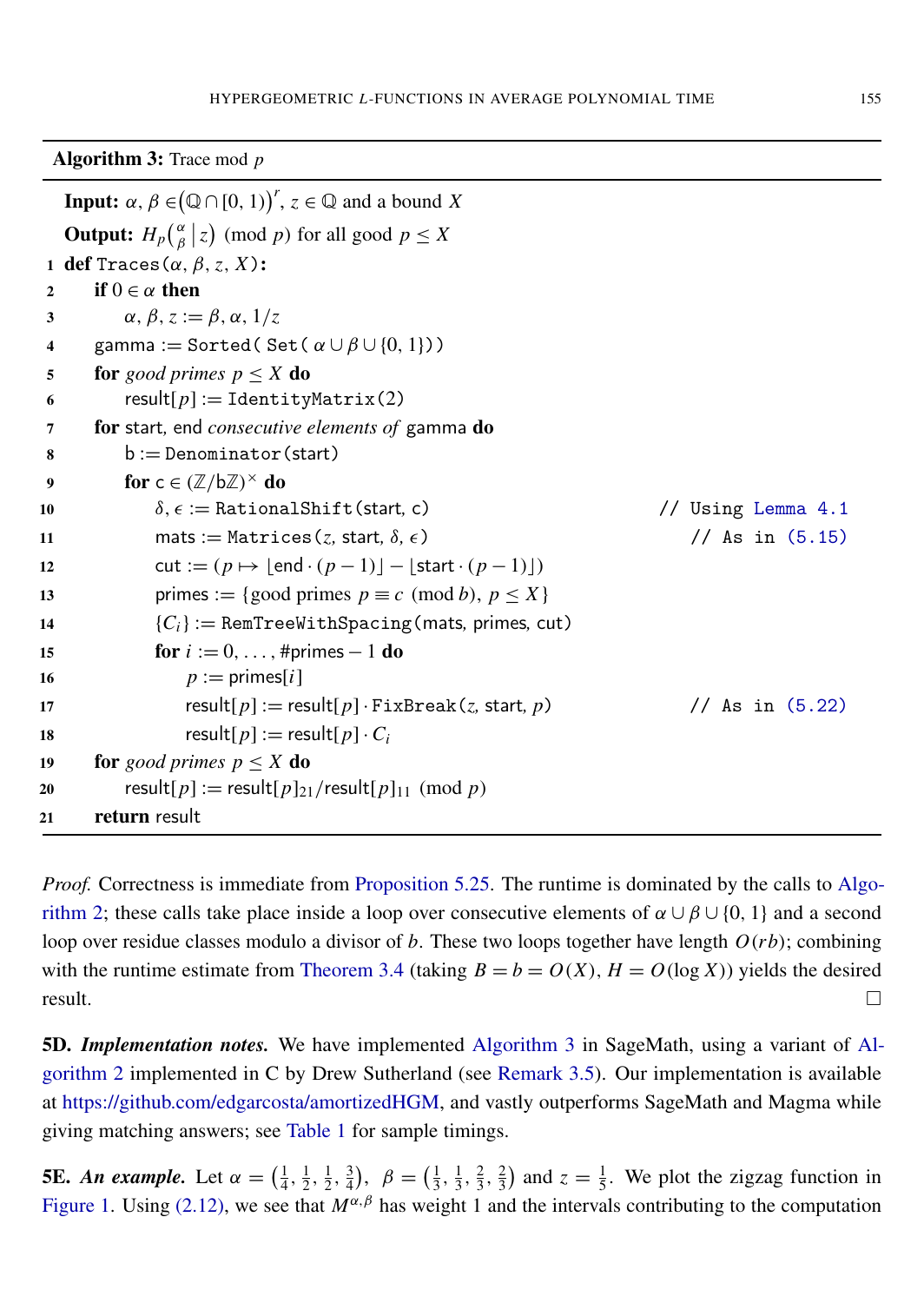<span id="page-14-0"></span>

| X        | Algorithm 3 | Sage             | Magma  | X        | Algorithm 3 |
|----------|-------------|------------------|--------|----------|-------------|
| $2^{10}$ | 0.07s       | 0.39s            | 0.11s  | $2^{18}$ | 1.81s       |
| $2^{11}$ | 0.05s       | 0.68s            | 0.35s  | $2^{19}$ | 4.59s       |
| $2^{12}$ | 0.06s       | 2.12s            | 1.29s  | $2^{20}$ | 10.71s      |
| $2^{13}$ | 0.08s       | 7.39s            | 4.83s  | $2^{21}$ | 24.53s      |
| $2^{14}$ | 0.12s       | 26.0s            | 18.24s | $2^{22}$ | 58.0s       |
| $2^{15}$ | 0.18s       | 92.27s           | 68.35s | $2^{23}$ | 135s        |
| $2^{16}$ | 0.34s       | 343 <sub>s</sub> | 280s   | $2^{24}$ | 322s        |
| $2^{17}$ | $0.80$ s    | 1328s            | 1190s  | $2^{25}$ | 857s        |

Table 1. Comparison of [Algorithm 3](#page-13-0) against SageMath and Magma for  $\alpha = (\frac{1}{4}, \frac{1}{2}, \frac{1}{2}, \frac{3}{4})$ ,  $\beta =$  $\left(\frac{1}{3}, \frac{1}{3}, \frac{2}{3}, \frac{2}{3}\right)$  and  $z = \frac{1}{5}$ . Note the observable difference between linear and quadratic complexity.

of  $H_p$ ( $\frac{\alpha}{\beta}$  $\begin{array}{c} \alpha \\ \beta \end{array}$  (z) are  $(\gamma_2, \gamma_3) = (\frac{1}{3})$  $\frac{1}{3}, \frac{1}{2}$  $(\frac{1}{2})$  and  $(\gamma_4, \gamma_5) = (\frac{2}{3})$  $\frac{2}{3}, \frac{3}{4}$  $\frac{3}{4}$ ). For the remainder of the example we will focus on the congruence class  $p \equiv 7 \pmod{12}$ . Applying [Lemma 4.1](#page-7-2) to  $\gamma_2 = \frac{1}{3}$  $\frac{1}{3}$  (resp.  $\gamma_4 = \frac{2}{3}$  $\frac{2}{3}$ ), we obtain  $\delta_2 = \frac{2}{3}$  $\frac{2}{3}$  and  $\epsilon_2 = 1$  (resp.  $\delta_4 = \frac{1}{3}$  $\frac{1}{3}$  and  $\epsilon_4 = 1$ ). By [\(5.9\)](#page-10-2) and [\(5.14\),](#page-11-2)

$$
f_{2,7}(k) = 5184k^4 + 8640k^3 + 4428k^2 + 852k + 55,
$$
  
\n
$$
g_{2,7}(k) = 25920k^4 + 69120k^3 + 63360k^2 + 23040k + 2880,
$$
  
\n
$$
f_{4,7}(k) = 5184k^4 + 12096k^3 + 9612k^2 + 2820k + 175,
$$
  
\n
$$
g_{4,7}(k) = 25920k^4 + 86400k^3 + 106560k^2 + 57600k + 11520,
$$

and  $\sigma_2 = \sigma_4 = -1$ . Taking  $p = 67$ , we obtain  $(m_2, m_3) = (22, 33)$  and  $(m_4, m_5) = (44, 49)$ . Using an accumulating remainder tree (or simple multiplication), we get

$$
S_2(67) = \begin{pmatrix} 65 & 0 \\ 34 & 5 \end{pmatrix}, \qquad S_4(67) = \begin{pmatrix} 54 & 0 \\ 25 & 41 \end{pmatrix}.
$$

However, we can't ignore the other intervals: they may not contribute to the sum, but they do track the Pochhammer symbols. Similar computations show

<span id="page-14-1"></span>

Figure 1.  $Z_{\alpha,\beta}(x)$  for  $\alpha = \left(\frac{1}{4}, \frac{1}{2}, \frac{1}{2}, \frac{3}{4}\right), \beta = \left(\frac{1}{3}, \frac{1}{3}, \frac{2}{3}, \frac{2}{3}\right).$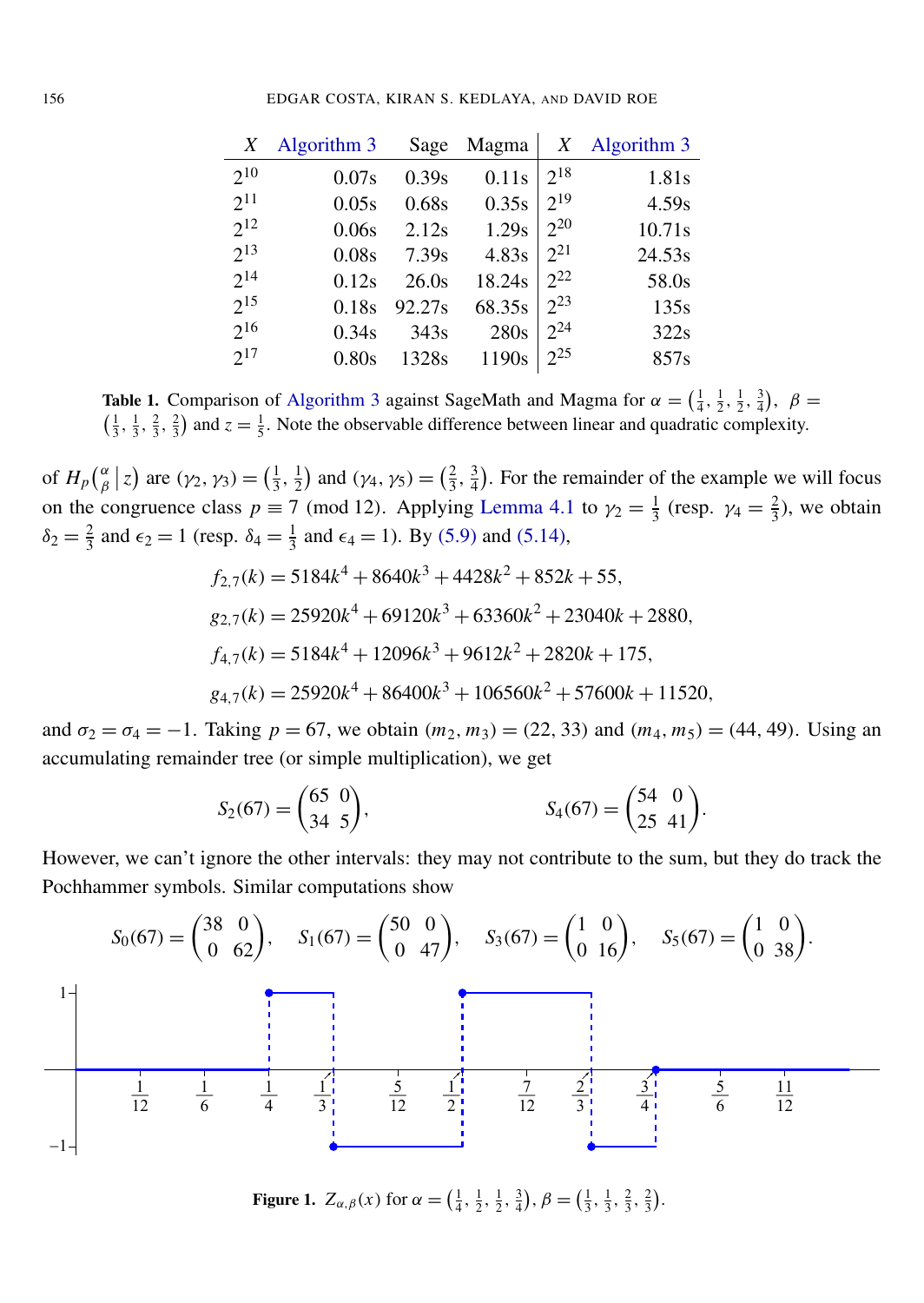It remains to handle the break points. Using [Definition 5.19](#page-12-3) we get

$$
T_0(67) = \begin{pmatrix} 1 & 0 \\ 0 & 6 \end{pmatrix}, \t T_1(67) = \begin{pmatrix} 1 & 0 \\ 0 & 31 \end{pmatrix}, \t T_2(67) = \begin{pmatrix} 1 & 0 \\ -1 & 12 \end{pmatrix},
$$
  
\n
$$
T_3(67) = \begin{pmatrix} 1 & 0 \\ -1 & 40 \end{pmatrix}, \t T_4(67) = \begin{pmatrix} 1 & 0 \\ -1 & 40 \end{pmatrix}, \t T_5(67) = \begin{pmatrix} 1 & 0 \\ -1 & 31 \end{pmatrix}.
$$

Putting them all together, we get

$$
S(67) = T_0(67)S_0(67)\cdots T_5(67)S_5(67) = \begin{pmatrix} 21 & 0\\ 33 & 21 \end{pmatrix}
$$

yielding  $H_{67}(\frac{\alpha}{\beta})$  $\frac{\alpha}{\beta}$  |  $\frac{1}{5}$  $(\frac{1}{5}) \equiv \frac{33}{21} \equiv 59 \pmod{67}$ .

#### 6. Future goals and challenges

We would like to be able to compute  $H_{p^f}(\frac{\alpha}{\beta})$  $\binom{\alpha}{\beta}$  (*mod p<sup>e</sup>*) in average polynomial time for general *e* and *f*, but we currently only implement this for  $e = f = 1$ . We highlight the key points at which new ideas would be needed to achieve this goal.

**6A.** *The case e* > 1. Allowing  $e > 1$  creates two related issues where our computation exploits extra structure of the trace formula mod  $p$ : the replacement of  $[z]$  with  $z$ , and the use of the functional equation in [\(5.12\)](#page-11-3) to compare two values of  $\Gamma_p$  at arguments that differ by  $\frac{1}{1-p}$ .

Such issues can usually be resolved using the "generic prime" technique of [\[Har15,](#page-16-12) §4.4]: make the average polynomial time computation carrying suitable nilpotent variables, then make a separate specialization for each *p*.

6B. *The case f* > 1. Allowing  $f > 1$  creates more serious issues because of the change in the definition of  $\Gamma_q^*(x)$ , which interferes with our division of the summation into a fixed number of ranges. To see this in more detail, fix  $v \in \{0, ..., f-1\}$ . For each  $\gamma \in \alpha \cup \beta$ , a break occurs when the value of  $\{p^v(\gamma - \frac{m}{q-1})\}$ changes when *m* goes to  $m + 1$ ; there are  $p^v$  such breaks.

It is unclear whether one can rearrange the formula [\(2.22\)](#page-5-0) to remedy this issue. It may help to implement the method of Frobenius structures suggested in [\[Ked19\]](#page-16-9), which scales linearly in *p* rather than *q*. We may then argue as in [Theorem 2.29](#page-6-0) to compute the first *X* coefficients of an *L*-series in average polynomial time.

#### **References**

- <span id="page-15-1"></span>[And04] Yves André, *Une introduction aux motifs (motifs purs, motifs mixtes, périodes)*, Panoramas et Synthèses, no. 17, Société Mathématique de France, Paris, 2004. [MR 2115000](http://msp.org/idx/mr/2115000)
- <span id="page-15-0"></span>[BCM15] Frits Beukers, Henri Cohen, and Anton Mellit, *[Finite hypergeometric functions](https://doi.org/10.4310/PAMQ.2015.v11.n4.a2)*, Pure Appl. Math. Q. 11 (2015), no. 4, 559–589. [MR 3613122](http://msp.org/idx/mr/3613122)
- <span id="page-15-2"></span>[Ber08] Daniel J. Bernstein, *Fast multiplication and its applications*, Algorithmic number theory: lattices, number fields, curves and cryptography, Math. Sci. Res. Inst. Pub., no. 44, Cambridge Univ. Press, 2008, pp. 325–384. [MR 2467550](http://msp.org/idx/mr/2467550)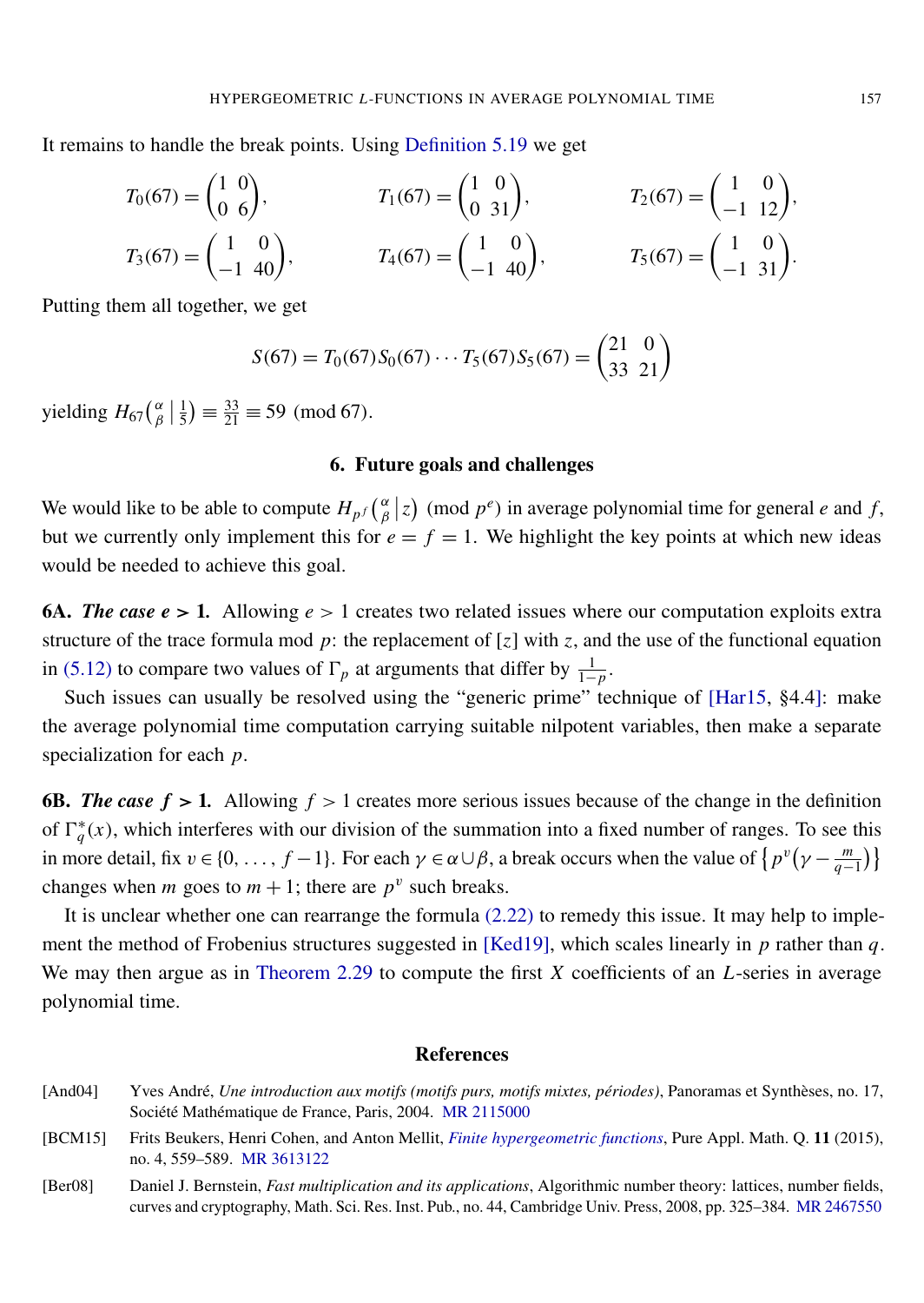- <span id="page-16-21"></span>[BK12] Rupam Barman and Gautam Kalita, *[Hypergeometric functions and a family of algebraic curves](https://doi.org/10.1007/s11139-011-9345-7)*, Ramanujan J. 28 (2012), no. 2, 175–185. [MR 2925173](http://msp.org/idx/mr/2925173)
- <span id="page-16-22"></span>[BM74] A. Borodin and R. Moenck, *[Fast modular transforms](https://doi.org/10.1016/S0022-0000(74)80029-2)*, J. Comput. System Sci. 8 (1974), 366–386. [MR 371144](http://msp.org/idx/mr/371144)
- <span id="page-16-17"></span>[Boy80] Maurizio Boyarsky, *[p-adic gamma functions and Dwork cohomology](https://doi.org/10.2307/1998301)*, Trans. Amer. Math. Soc. 257 (1980), no. 2, 359–369. [MR 552263](http://msp.org/idx/mr/552263)
- <span id="page-16-20"></span>[CG11] Alessio Corti and Vasily Golyshev, *[Hypergeometric equations and weighted projective spaces](https://doi.org/10.1007/s11425-011-4218-5)*, Sci. China Math. 54 (2011), no. 8, 1577–1590. [MR 2824960](http://msp.org/idx/mr/2824960)
- <span id="page-16-10"></span>[CGH14] Edgar Costa, Robert Gerbicz, and David Harvey, *[A search for Wilson primes](https://doi.org/10.1090/S0025-5718-2014-02800-7)*, Math. Comp. 83 (2014), no. 290, 3071–3091. [MR 3246824](http://msp.org/idx/mr/3246824)
- <span id="page-16-0"></span>[CHK19] Edgar Costa, David Harvey, and Kiran S. Kedlaya, *[Zeta functions of nondegenerate hypersurfaces in toric vari](https://msp.org/obs/2019/2-1/obs-v2-n1-p14-s.pdf)[eties via controlled reduction in](https://msp.org/obs/2019/2-1/obs-v2-n1-p14-s.pdf) p-adic cohomology*, Proceedings of the Thirteenth Algorithmic Number Theory Symposium (Berkeley, CA), Open Book Ser., no. 2, Math. Sci. Publ., 2019, pp. 221–238. [MR 3952014](http://msp.org/idx/mr/3952014)
- <span id="page-16-5"></span>[Coh15] Henri Cohen, *Computing L-functions*: *a survey*, J. Théor. Nombres Bordeaux 27:3 (2015), 699–726. [MR 3429316](http://msp.org/idx/mr/3429316)
- <span id="page-16-1"></span>[DKS+18] Charles F. Doran, Tyler L. Kelly, Adriana Salerno, Steven Sperber, John Voight, and Ursula Whitcher, *[Zeta func](https://doi.org/10.1007/s11856-018-1783-0)[tions of alternate mirror Calabi–Yau families](https://doi.org/10.1007/s11856-018-1783-0)*, Israel J. Math. 228 (2018), no. 2, 665–705. [MR 3874856](http://msp.org/idx/mr/3874856)
- <span id="page-16-19"></span>[Fed18] Roman Fedorov, *[Variations of Hodge structures for hypergeometric differential operators and parabolic Higgs](https://doi.org/10.1093/imrn/rnx044) [bundles](https://doi.org/10.1093/imrn/rnx044)*, Int. Math. Res. Not. 2018 (2018), no. 18, 5583–5608. [MR 3862114](http://msp.org/idx/mr/3862114)
- <span id="page-16-6"></span>[FKS16] Francesc Fité, Kiran S. Kedlaya, and Andrew V. Sutherland, *[Sato–Tate groups of some weight 3 motives](https://doi.org/10.1090/conm/663/13350)*, Frobenius distributions: Lang–Trotter and Sato–Tate conjectures, Contemp. Math., no. 663, Amer. Math. Soc., Providence, RI, 2016, pp. 57–101. [MR 3502939](http://msp.org/idx/mr/3502939)
- <span id="page-16-4"></span>[GK79] Benedict H. Gross and Neal Koblitz, *[Gauss sums and the](https://doi.org/10.2307/1971226) p-adic*  $\Gamma$ *-function*, Ann. of Math. (2) 109 (1979), no. 3, 569–581. [MR 534763](http://msp.org/idx/mr/534763)
- <span id="page-16-16"></span>[GKZ08] I. M. Gelfand, M. M. Kapranov, and A. V. Zelevinsky, *Discriminants, resultants and multidimensional determinants*, Birkhäuser, Boston, 2008, Reprint of the 1994 edition. [MR 2394437](http://msp.org/idx/mr/2394437)
- <span id="page-16-2"></span>[Gre87] John Greene, *[Hypergeometric functions over finite fields](https://doi.org/10.2307/2000329)*, Trans. Amer. Math. Soc. 301 (1987), no. 1, 77–101. [MR 879564](http://msp.org/idx/mr/879564)
- <span id="page-16-11"></span>[Har14] David Harvey, *[Counting points on hyperelliptic curves in average polynomial time](https://doi.org/10.4007/annals.2014.179.2.7)*, Ann. of Math. (2) 179 (2014), no. 2, 783–803. [MR 3152945](http://msp.org/idx/mr/3152945)
- <span id="page-16-12"></span>[Har15] David Harvey, *[Computing zeta functions of arithmetic schemes](https://doi.org/10.1112/plms/pdv056)*, Proc. Lond. Math. Soc. (3) 111 (2015), no. 6, 1379–1401. [MR 3447797](http://msp.org/idx/mr/3447797)
- <span id="page-16-15"></span>[HMS16] David Harvey, Maike Massierer, and Andrew V. Sutherland, *Computing [L-series of geometrically hyperelliptic](https://doi.org/10.1112/S1461157016000383) [curves of genus three](https://doi.org/10.1112/S1461157016000383)*, LMS J. Comput. Math. 19 (2016), no. suppl. A, 220–234. [MR 3540957](http://msp.org/idx/mr/3540957)
- <span id="page-16-13"></span>[HS14] David Harvey and Andrew V. Sutherland, *[Computing Hasse–Witt matrices of hyperelliptic curves in average](https://doi.org/10.1112/S1461157014000187) [polynomial time](https://doi.org/10.1112/S1461157014000187)*, LMS J. Comput. Math. 17 (2014), no. suppl. A, 257–273. [MR 3240808](http://msp.org/idx/mr/3240808)
- <span id="page-16-14"></span>[HS16] David Harvey and Andrew V. Sutherland, *[Computing Hasse–Witt matrices of hyperelliptic curves in average](https://doi.org/10.1090/conm/663/13352) [polynomial time, II](https://doi.org/10.1090/conm/663/13352)*, Frobenius distributions: Lang–Trotter and Sato–Tate conjectures, Contemp. Math., no. 663, Amer. Math. Soc., Providence, RI, 2016, pp. 127–147. [MR 3502941](http://msp.org/idx/mr/3502941)
- <span id="page-16-23"></span>[HVDH19] David Harvey and Joris Van Der Hoeven, *[Integer multiplication in time O\(n log n\)](https://hal.archives-ouvertes.fr/hal-02070778)*, preprint, 2019.
- <span id="page-16-3"></span>[Kat90] Nicholas M. Katz, *[Exponential sums and differential equations](https://doi.org/10.1515/9781400882434)*, Annals of Mathematics Studies, no. 124, Princeton University Press, 1990. [MR 1081536](http://msp.org/idx/mr/1081536)
- <span id="page-16-9"></span>[Ked19] Kiran S. Kedlaya, *Frobenius structures on hypergeometric equations*, preprint, 2019. [arXiv 1912.13073v1](http://arxiv.org/abs/1912.13073v1)
- <span id="page-16-18"></span>[KT99] Nicholas M. Katz and John Tate, *Bernard Dwork (1923–1998)*, Notices Amer. Math. Soc. 46 (1999), no. 3, 338– 343. [MR 1669973](http://msp.org/idx/mr/1669973)
- <span id="page-16-8"></span>[LMFDB] The LMFDB collaboration, *[The L-functions and modular forms database](http://www.lmfdb.org/)*.
- <span id="page-16-7"></span>[Magma] Wieb Bosma, John Cannon, and Catherine Playoust. [The Magma algebra system, I: the user language.](https://dl.acm.org/doi/10.1006/jsco.1996.0125) *J. Symbolic Comput.*, 24(3-4):235–265, 1997. Computational algebra and number theory (London, 1993).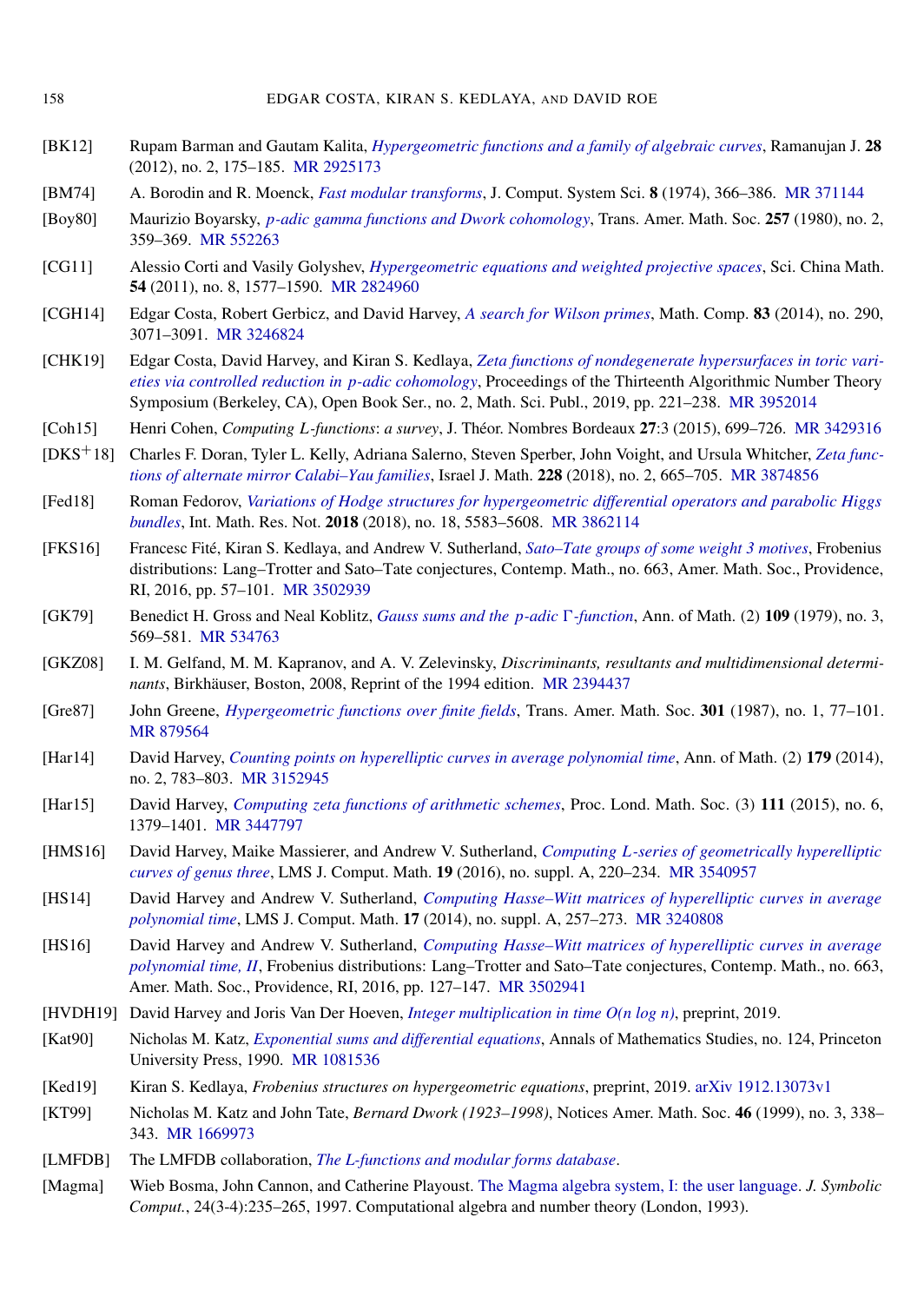- <span id="page-17-0"></span>[McC13] Dermot McCarthy, *[The trace of Frobenius of elliptic curves and the](https://doi.org/10.2140/pjm.2013.261.219) p-adic gamma function*, Pacific J. Math. 261 (2013), no. 1, 219–236. [MR 3037565](http://msp.org/idx/mr/3037565)
- <span id="page-17-7"></span>[Nas17] Bartosz Naskrecki, *On a certain hypergeometric motive of weight 2 and rank 3*, preprint, 2017. [arXiv 1702.07738v2](http://arxiv.org/abs/1702.07738v2)
- <span id="page-17-6"></span>[Ono98] Ken Ono, *[Values of Gaussian hypergeometric series](https://doi.org/10.1090/S0002-9947-98-01887-X)*, Trans. Amer. Math. Soc. 350 (1998), no. 3, 1205–1223. [MR 1407498](http://msp.org/idx/mr/1407498)
- <span id="page-17-2"></span>[PAR19] PARI group, *[PARI/GP](http://pari.math.u-bordeaux.fr)*, 2019, version 2.11.2.
- <span id="page-17-4"></span>[Rob00] Alain M. Robert, *A course in [p-adic analysis](https://doi.org/10.1007/978-1-4757-3254-2)*, Graduate Texts in Mathematics, no. 198, Springer, 2000. [MR 1760253](http://msp.org/idx/mr/1760253)
- <span id="page-17-5"></span>[RV07] Fernando Rodriguez Villegas, *Experimental number theory*, Oxford Graduate Texts in Mathematics, no. 13, Oxford University Press, 2007. [MR 2317419](http://msp.org/idx/mr/2317419)
- <span id="page-17-3"></span>[SageMath] The Sage Development Team, *[SageMath, the Sage Mathematics Software System](http://www.sagemath.org)*.
- <span id="page-17-1"></span>[Wat15] Mark Watkins, *[Hypergeometric motives over](http://magma.maths.usyd.edu.au/~watkins/papers/)* Q *and their L-functions*, preprint, 2015.
- Received 28 Feb 2020. Revised 4 Aug 2020.

EDGAR COSTA: [edgarc@mit.edu](mailto:edgarc@mit.edu) Department of Mathematics, Massachusetts Institute of Technology, Cambridge, MA, United States

KIRAN S. KEDLAYA: [kedlaya@ucsd.edu](mailto:kedlaya@ucsd.edu) Department of Mathematics, University of California, San Diego, La Jolla, CA, United States

DAVID ROE: [roed.math@gmail.com](mailto:roed.math@gmail.com) Department of Mathematics, Massachusetts Institute of Technology, Cambridge, MA, United States

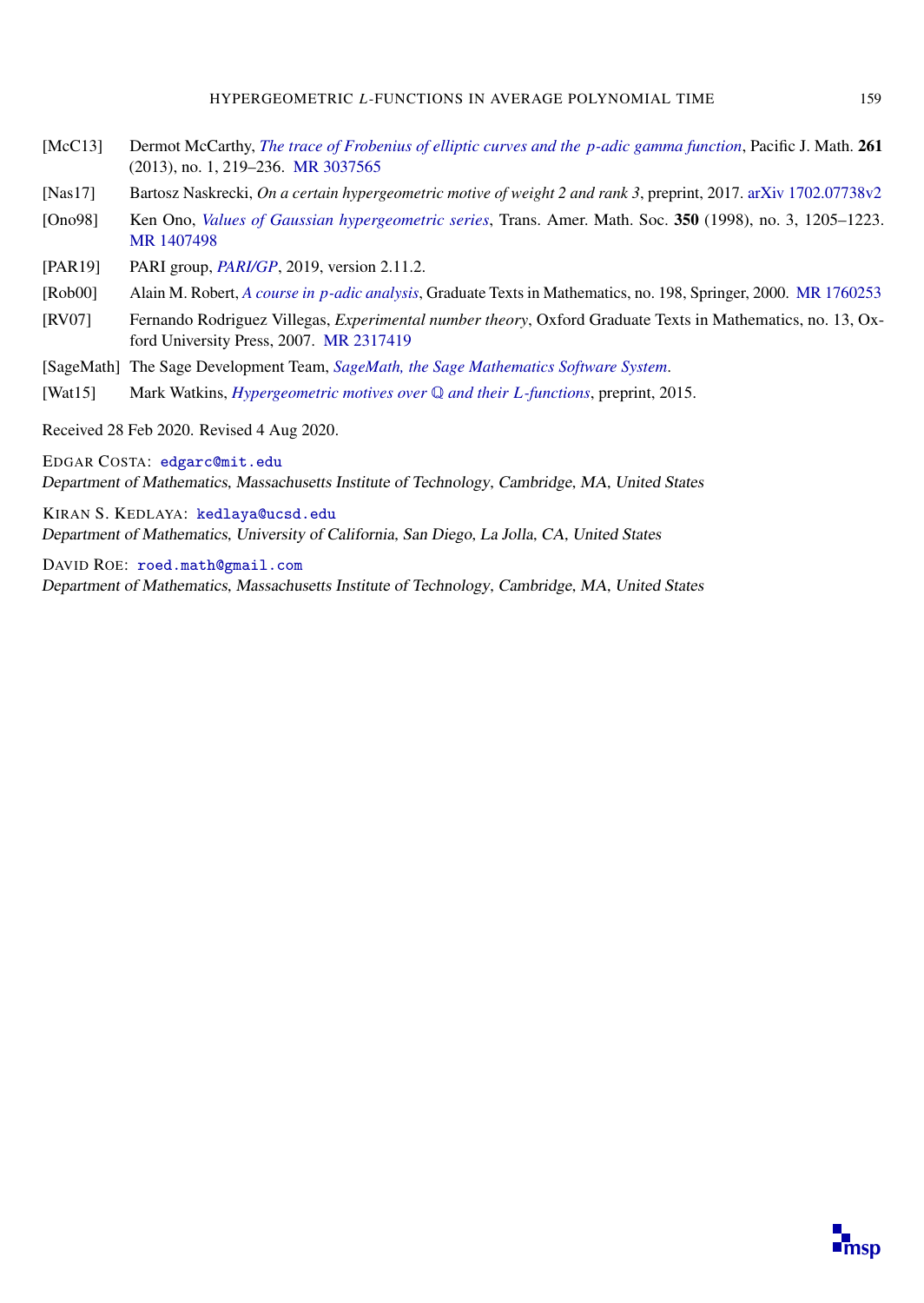#### VOLUME EDITORS

Stephen D. Galbraith Mathematics Department University of Auckland New Zealand https://orcid.org/0000-0001-7114-8377

The cover image is based on an illustration from the article "Supersingular curves with small noninteger endomorphisms", by Jonathan Love and Dan Boneh (see p. 9).

The contents of this work are copyrighted by MSP or the respective authors. All rights reserved.

Electronic copies can be obtained free of charge from <http://msp.org/obs/4> and printed copies can be ordered from MSP [\(contact@msp.org\)](mailto:contact@msp.org).

The Open Book Series is a trademark of Mathematical Sciences Publishers.

ISSN: 2329-9061 (print), 2329-907X (electronic)

ISBN: 978-1-935107-07-1 (print), 978-1-935107-08-8 (electronic)

First published 2020.



### MATHEMATICAL SCIENCES PUBLISHERS

798 Evans Hall #3840, c/o University of California, Berkeley CA 94720-3840 [contact@msp.org](mailto:contact@msp.org) <http://msp.org>